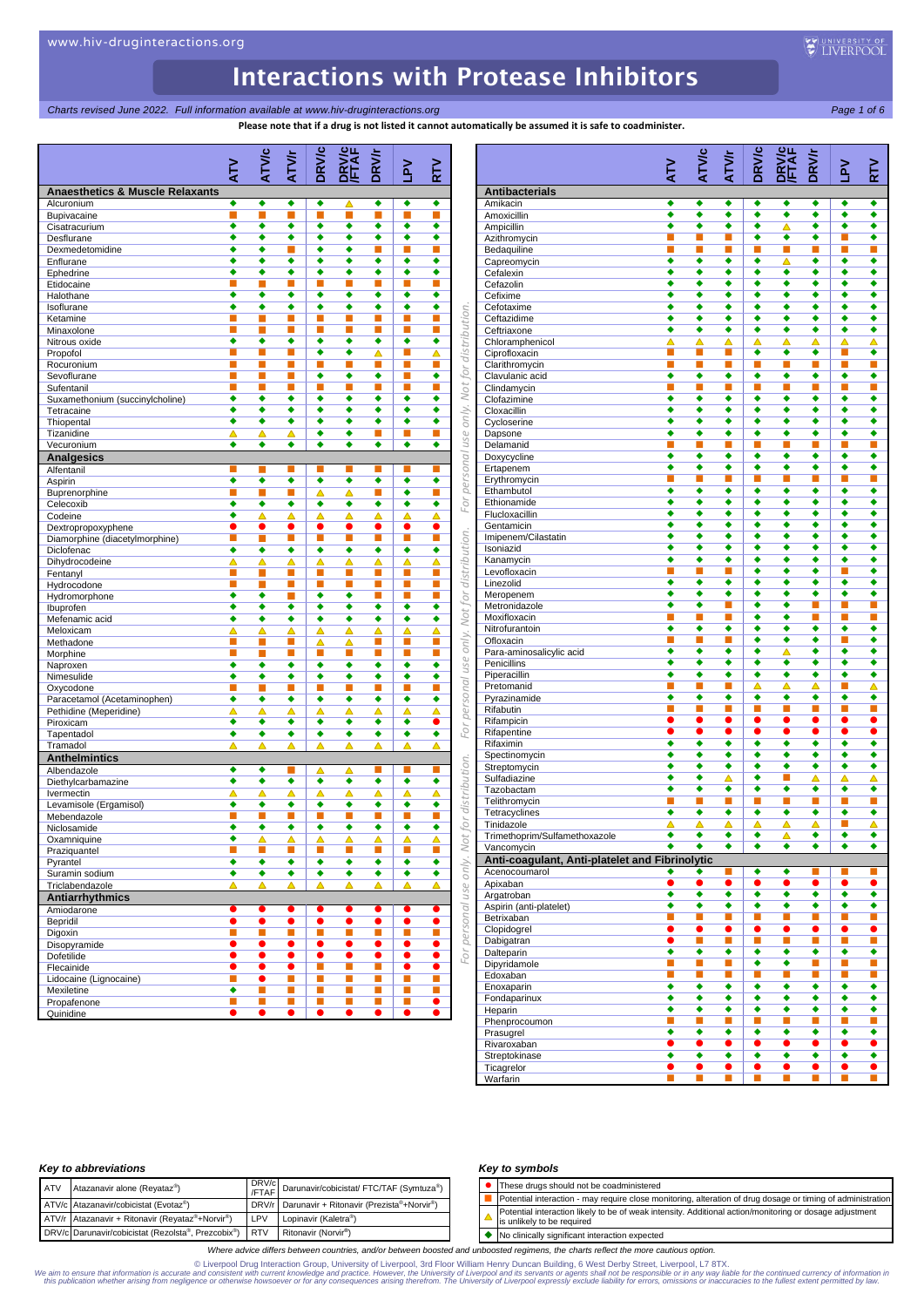**Charts revised June 2022. Full information available at www.hiv-druginteractions.org Page 2 of 6** Page 2 of 6

**Please note that if a drug is not listed it cannot automatically be assumed it is safe to coadminister.**

|                                |                           |                     |                      |                           | ricase note that if a urug is not insteant cannot auto |                             |                           |                             |
|--------------------------------|---------------------------|---------------------|----------------------|---------------------------|--------------------------------------------------------|-----------------------------|---------------------------|-----------------------------|
|                                |                           | <b>ATVIC</b>        |                      | <b>DRV/c</b>              | <b>DENVIC</b><br><b><i>FETAF</i></b>                   |                             |                           |                             |
|                                | $\geq$                    |                     | ATVr                 |                           |                                                        | <b>DRV/r</b>                | ĀΠ                        | RTV                         |
| <b>Anticonvulsants</b>         |                           |                     |                      |                           |                                                        |                             |                           |                             |
| Carbamazepine<br>Clonazepam    | $\bullet$<br>П            | $\bullet$<br>П      | П<br>n               | $\bullet$<br>П            | $\bullet$<br>П                                         | п                           | п<br>п                    | п<br>п                      |
| Eslicarbazepine                | П                         | п                   | П                    | П                         | п                                                      | п                           | п                         | п                           |
| Ethosuximide                   | П                         | п                   | п                    | П                         | П                                                      | п                           | П                         | п                           |
| Gabapentin                     | ٠                         | ٠                   | ٠                    | ٠                         | ٠                                                      | ٠                           | ٠                         | ٠                           |
| Lacosamide                     | Δ                         | Δ                   | Δ                    | ٠<br>٠                    | $\overline{\bullet}$<br>٠                              | $\overline{\bullet}$        | Δ                         | ٠                           |
| Lamotrigine<br>Levetiracetam   | ٠<br>П                    | ▵<br>П              | п<br>П               | ٠                         | ٠                                                      | п<br>٠                      | п<br>П                    | п<br>٠                      |
| Oxcarbazepine                  | п                         | П                   | П                    | П                         | $\bullet$                                              | п                           | п                         | П                           |
| Phenobarbital (Phenobarbitone) | $\bullet$                 | $\bullet$           | П                    | $\bullet$                 | $\bullet$                                              | $\bullet$                   | П                         | п                           |
| Phenytoin                      | $\bullet$                 | $\bullet$           | П                    | $\bullet$                 | $\bullet$                                              | $\bullet$                   | П                         | п                           |
| Pregabalin<br>Primidone        | ٠<br>$\bullet$            | ٠<br>$\bullet$      | ٠                    | ٠<br>$\bullet$            | ٠<br>$\bullet$                                         | ٠<br>0                      | ٠<br>Ξ                    | ٠<br>П                      |
| Tiagabine                      | П                         | п                   | П                    | П                         | П                                                      | п                           | ù                         | п                           |
| Topiramate                     | ٠                         | ٠                   | ٠                    | ٠                         | ٠                                                      | ٠                           | ٠                         | ٠                           |
| Valproate (Divalproex)         | ٠                         | ٠                   | П                    | ٠                         | ٠                                                      | п                           | п                         | п                           |
| Vigabatrin                     | ٠<br>٠                    | ٠<br>٠              | ٠<br>٠               | ٠<br>٠                    | ٠<br>٠                                                 | ٠<br>٠                      | ٠<br>٠                    | ٠<br>٠                      |
| Zonisamide<br>Antidepressants  |                           |                     |                      |                           |                                                        |                             |                           |                             |
| Agomelatine                    | ٠                         | ٠                   | П                    | ٠                         | ٠                                                      | п                           | п                         | п                           |
| Amitriptyline                  | П                         | △                   | Δ                    | Δ                         | Δ                                                      | ▵                           | г                         | Δ                           |
| Bupropion                      | ٠                         | ٠                   | Δ                    | ٠                         | ٠                                                      | п                           | П                         | п                           |
| Citalopram                     | ■                         | п                   | П                    | ▵                         | ▵                                                      | Δ                           | п                         | Δ                           |
| Clomipramine<br>Desipramine    | п<br>$\overline{\bullet}$ | п                   | П                    | П<br>Δ                    | П<br>▵                                                 | П<br>Δ                      | п                         | П<br>Δ                      |
| Desvenlafaxine                 | ٠                         | ٠                   | ٠                    | ٠                         | ٠                                                      | ٠                           | ٠                         | ٠                           |
| Doxepin                        | ٠                         | ▵                   | ▵                    | ▵                         | Δ                                                      | Δ                           | Δ                         | Δ                           |
| Duloxetine                     | ٠                         | Δ                   | Δ                    | Δ                         | Δ                                                      | Δ                           | Δ                         | Δ                           |
| Escitalopram                   | П                         | <b>C</b>            | П                    | Δ                         | Δ                                                      | Δ                           | Π                         | Δ                           |
| Fluoxetine<br>Fluvoxamine      | ٠<br>٠                    | Δ<br>Δ              | Ä<br>Δ               | Δ<br>Δ                    | Δ<br>Δ                                                 | Δ<br>Δ                      | п<br>í                    | Δ<br>Δ                      |
| Imipramine                     | п                         | п                   | П                    | П                         | п                                                      | п                           | п                         | п                           |
| Lithium                        | П                         | П                   | П                    | $\overline{\bullet}$      | ◆                                                      | ٠                           | П                         | ٠                           |
| Maprotiline                    | П                         | П                   | П                    | Δ                         | Δ                                                      | Δ                           | п                         | Δ                           |
| Mianserin                      | Δ                         | △                   | Δ                    | △                         | Δ                                                      | Δ                           | П                         | Δ                           |
| Milnacipran<br>Mirtazapine     | ٠<br>П                    | ٠<br>П              | ٠<br>П               | ٠<br>П                    | ٠<br>П                                                 | ٠<br>п                      | ٠<br>П                    | ٠<br>П                      |
| Nefazodone                     | П                         | П                   | П                    | Ĺ                         | <b>C</b>                                               | $\mathbb{R}^n$              | П                         | D.                          |
| Nortriptyline                  | П                         | п                   | П                    | Δ                         | Δ                                                      | Δ                           | П                         | Δ                           |
| Paroxetine                     | П                         | П                   | П                    | U.                        | L.                                                     | Δ                           | П                         | D.                          |
| Phenelzine<br>Reboxetine       | ٠<br>Ξ                    | ٠<br><b>C</b>       | ٠<br>П               | ٠<br>L.                   | ٠<br>D.                                                | ٠<br>П                      | ٠<br>E                    | ٠<br>П                      |
| Sertraline                     | ▵                         | Δ                   | Δ                    | Δ                         | Δ                                                      | п                           | п                         | i.                          |
| Tranylcypromine                | П                         | П                   | П                    | E                         | L.                                                     | п                           | п                         | п                           |
| Trazodone                      | п                         | ш                   | П                    | П                         | п                                                      | п                           | п                         | п                           |
| Trimipramine                   | П<br>П                    | П<br>П              | П<br>П               | Δ                         | Δ                                                      | Δ                           | П                         | Δ                           |
| Venlafaxine<br>Vortioxetine    | Δ                         | Δ                   | Δ                    | Δ<br>Δ                    | Δ<br>Δ                                                 | Δ<br>Δ                      | п<br>Δ                    | Δ<br>Δ                      |
| <b>Anti-diabetics</b>          |                           |                     |                      |                           |                                                        |                             |                           |                             |
| Acarbose                       | ٠                         | ٠                   | ٠                    | ٠                         | ٠                                                      | ٠                           | ٠                         | ٠                           |
| Alogliptin                     | ٠                         | ٠                   | ٠                    | ٠                         | ٠                                                      | ٠                           | ٠                         | ٠                           |
| Canagliflozin                  | ٠                         | ٠                   | П                    | ٠<br>$\overline{\bullet}$ | ٠<br>$\overline{\bullet}$                              | L.                          | L.                        | П                           |
| Dapagliflozin<br>Dulaglutide   | ٠                         | ٠                   | $\overline{\bullet}$ | ٠                         | ٠                                                      | ٠<br>٠                      | $\overline{\bullet}$<br>٠ | ◆<br>٠                      |
| Empagliflozin                  | ٠                         |                     |                      |                           |                                                        |                             | ٠                         |                             |
| Exenatide                      | $\mathbb{Z}$              | п                   | П                    | ٠                         | ٠                                                      | ٠                           | $\overline{\bullet}$      | ٠                           |
| Glibenclamide (Glyburide)      | п                         | п                   | П                    | П                         | п                                                      | п                           | п                         | п                           |
| Gliclazide                     | ٠<br>٠                    | ٠<br>٠              | $\blacksquare$<br>п  | ٠<br>٠                    | ٠<br>٠                                                 | П<br>п                      | П<br>п                    | П<br>п                      |
| Glimepiride<br>Glipizide       | ٠                         | ٠                   | п                    | ٠                         | ٠                                                      | Ē                           | п                         | π                           |
| Insulin                        | ٠                         | ٠                   | ٠                    | ٠                         | ٠                                                      | ٠                           | ٠                         | ٠                           |
| Linagliptin                    | ٠                         | ٠                   | ٠                    | ٠                         | ٠                                                      | ٠                           | ٠                         | ٠                           |
| Liraglutide                    | П                         | П                   | П                    | ٠                         | ٠                                                      | ٠                           | ٠                         | ٠                           |
| Metformin                      | ٠<br>$\Box$               | $\mathbb{Z}^2$<br>п | ٠<br>u,              | T.<br>E                   | П<br>п                                                 | ٠<br>×                      | ٠<br>П                    | ٠<br>п                      |
| Nateglinide<br>Pioglitazone    | Δ                         | Δ                   | Δ                    | Δ                         | Δ                                                      | Δ                           | Δ                         | Δ                           |
| Repaglinide                    | $\bullet$                 | $\bullet$           | $\bullet$            | U.                        | $\blacksquare$                                         | $\mathcal{L}_{\mathcal{A}}$ | $\blacksquare$            | $\mathcal{L}_{\mathcal{A}}$ |
| Rosiglitazone                  | ٠                         | ٠                   | ٠                    | ٠                         | ٠                                                      | Δ                           | Δ                         | Δ                           |
| Saxagliptin                    | $\mathbb{R}^n$            | $\mathbb{R}^n$      | П                    | E                         | $\blacksquare$                                         | ú                           | Ξ                         | L.                          |
| Semaglutide<br>Sitagliptin     | п<br>٠                    | п<br>٠              | П<br>٠               | ٠<br>٠                    | ٠<br>٠                                                 | ٠<br>٠                      | ٠<br>٠                    | ٠<br>٠                      |
| Tolbutamide                    | ٠                         | ٠                   | П                    | ٠                         | ٠                                                      | $\blacksquare$              | $\blacksquare$            | $\blacksquare$              |
| Vildagliptin                   | ٠                         | ٠                   | ٠                    | ٠                         | ٠                                                      | ٠                           | ٠                         | ٠                           |

|                                     |                      | ATVIC                | <b>ATV/r</b>         | <b>DRV/c</b>         | <b>DRV/C</b><br>FTAF | <b>DRV/r</b>         |                           |                                  |
|-------------------------------------|----------------------|----------------------|----------------------|----------------------|----------------------|----------------------|---------------------------|----------------------------------|
|                                     | ΚL                   |                      |                      |                      |                      |                      | $\mathsf{S}^{\mathsf{S}}$ | R٣                               |
| <b>Antifungals</b>                  |                      |                      |                      |                      |                      |                      |                           |                                  |
| Amphotericin B                      | ٠                    | ٠                    | ٠                    | ٠                    | ٠                    | ٠                    | ٠                         | ٠                                |
| Anidulafungin                       | ◆                    | ∙                    | ∙                    | ◆                    | ∙                    | ◆                    | ∙                         | ∙                                |
| Caspofungin                         | Δ                    | Δ                    | Δ                    | ٠                    | ۵                    | ٠                    | ٠                         | ∙                                |
| Clotrimazole (pessary, troche)      | ٠                    | ٠                    | ٠                    | ٠                    | ٠                    | ٠                    | ٠                         | ٠                                |
| Clotrimazole (topical)              | $\overline{\bullet}$ | $\overline{\bullet}$ | $\overline{\bullet}$ | $\overline{\bullet}$ | $\overline{\bullet}$ | $\overline{\bullet}$ | $\overline{\bullet}$      | $\overline{\bullet}$             |
| Fluconazole                         | П                    | п                    | П                    | Δ                    | $\overline{\wedge}$  | ∙                    | П                         | ٠                                |
| Flucytosine                         | ◆                    | ◆                    | ◆                    | ٠                    | П                    | ∙                    | ٠                         | ◆                                |
| Griseofulvin                        | п                    | п                    | п<br>п               | П                    | п                    | п                    | П<br>п                    | ■                                |
| Isavuconazole                       | $\bullet$<br>П       | $\bullet$<br>П       | п                    | $\bullet$<br>П       | $\bullet$<br>п       | п<br>П               | ū                         | П<br>п                           |
| Itraconazole<br>Ketoconazole        |                      |                      | п                    | п                    |                      |                      | П                         |                                  |
| Miconazole                          | ٠                    | ٠                    | ٠                    | ٠                    | ٠                    | ٠                    | ٠                         | ٠                                |
| Nystatin                            | $\overline{\bullet}$ | $\overline{\bullet}$ | $\overline{\bullet}$ | $\overline{\bullet}$ | $\overline{\bullet}$ | $\overline{\bullet}$ | $\overline{\bullet}$      | $\overline{\bullet}$             |
| Posaconazole                        | п                    | ■                    | п                    | П                    |                      | п                    | п                         | ■                                |
| Terbinafine                         | Δ                    | Δ                    | Δ                    | Δ                    | Δ                    | Δ                    | Δ                         | Δ                                |
| Voriconazole                        |                      | ٦                    | п                    | п                    | п                    | п                    | П                         | ٦                                |
| <b>Antihistamines</b>               |                      |                      |                      |                      |                      |                      |                           |                                  |
| Astemizole                          |                      | $\bullet$            | $\bullet$            |                      | $\bullet$            |                      |                           | ▲                                |
| Cetirizine                          | ٠                    | ٠                    | ٠                    | ٠                    | ٠                    | ٠                    | ٠                         | ٠                                |
| Chlorphenamine                      | ٠                    | Δ                    | Δ                    | △                    | Δ                    | ▵                    | Δ                         | Δ                                |
| Diphenhydramine                     | $\overline{\bullet}$ | Δ                    | Δ                    | Δ                    | Δ                    | Δ                    | Δ                         | Δ                                |
| Fexofenadine                        | Δ                    | Δ                    | Δ                    | Δ                    | Δ                    | Δ                    | Δ                         | Δ                                |
| Levocetirizine                      | ٠                    | ٠                    | ٠                    | ٠                    | ٠                    | ٠                    | ٠                         | ٠                                |
| Loratadine                          | Δ                    | Δ                    | Δ                    | Δ                    | Δ                    | Δ                    | Δ                         | Δ                                |
| Promethazine                        | П                    | П                    | П                    | Δ                    | Δ                    | Δ                    | П                         | Δ                                |
| Terfenadine                         |                      |                      |                      |                      |                      | $\bullet$            |                           | $\bullet$                        |
| <b>Antimigraine Agents</b>          |                      |                      |                      |                      |                      |                      |                           |                                  |
| Almotriptan                         | ٠                    | ٠                    | ٠                    | ٠                    | ٠                    | ٠                    | ٠                         | ٠                                |
| Dihydroergotamine                   | $\overline{\bullet}$ | $\bullet$            | $\overline{\bullet}$ | $\overline{\bullet}$ | $\bullet$            | ō                    | $\bullet$                 | $\overline{\bullet}$             |
| Eletriptan                          | $\overline{\bullet}$ | $\bullet$            | $\overline{\bullet}$ |                      | $\bullet$            | ō                    | $\bullet$                 | ō                                |
| Ergotamine                          |                      |                      |                      |                      |                      |                      |                           |                                  |
| Rizatriptan                         | ٠                    | ٠                    | ٠                    | ٠                    | ٠                    | ٠                    | ٠                         | ٠                                |
| Sumatriptan                         | $\overline{\bullet}$ |                      |                      | ∙                    | 3                    | 3                    | ∙                         | $\overline{\bullet}$             |
| Zolmitriptan                        |                      |                      |                      |                      |                      |                      |                           |                                  |
| Antiprotozoals                      |                      |                      |                      |                      |                      |                      |                           |                                  |
| Amodiaquine                         | Δ                    | Δ                    | Δ                    | ٠                    | ٠                    | Δ                    | Δ                         | Δ                                |
| Artemisinin                         | П                    | П                    | П                    | П                    | г                    | П                    | П                         | П                                |
| Atovaquone                          | ٠                    | ٠                    | п                    | ٠                    | ٠                    | п                    | П                         | п                                |
| Benznidazole                        | ٠                    | ٠                    | ٠                    | ٠                    | ٠                    | ٠                    | ٠                         | ٠                                |
| Chloroquine                         | П                    | п                    | П                    | Δ                    | △                    | Δ                    | П                         | ٠                                |
| Diloxanide                          | $\overline{\bullet}$ | $\overline{\bullet}$ | ∙                    | ٠                    | ٠                    | ∙                    | $\overline{\bullet}$      | ◆                                |
| Eflornithine                        | ٠                    | ٠                    | $\overline{\bullet}$ | ٠                    | Δ                    | ٠                    | ٠                         | ٠                                |
| Halofantrine                        | $\bullet$<br>п       | п                    | п                    | ●<br>Δ               | $\bullet$<br>Δ       | ●<br>Δ               | П                         | $\bullet$<br>$\overline{\Delta}$ |
| Hydroxychloroquine                  | П                    | П                    | П                    | П                    | П                    | П                    | П                         | П                                |
| Lumefantrine                        | ш                    |                      | П                    | ■                    |                      | ш                    | П                         | e i                              |
| Mefloquine<br>Meglumine antimoniate | п                    | ш                    | п                    | ٠                    | ٠                    | ٠                    | п                         | ٠                                |
| Melarsoprol                         | ٠                    | ٠                    | ◆                    | ٠                    | ٠                    | ٠                    | ٠                         | $\overline{\bullet}$             |
| Miltefosine                         | $\overline{\bullet}$ | ∙                    | $\overline{\bullet}$ | ∙                    | ◆                    | ◆                    | $\overline{\bullet}$      | $\overline{\bullet}$             |
| Nifurtimox                          | ٠                    | ٠                    | ٠                    | ٠                    | ٠                    | ٠                    | ٠                         | ٠                                |
| Paromomycin                         | ◆                    | ◆                    | ◆                    | ٠                    | ٠                    | ٠                    | ٠                         | ◆                                |
| Pentamidine                         |                      |                      |                      | ٠                    | ٠                    | ٠                    | П                         | ٠                                |
| Piperaquine                         | п                    | п                    | п                    | п                    | п                    | П                    | П                         | П                                |
| Primaquine                          | п                    | п                    | П                    | ٠                    | ٠                    | ∙                    | n                         | ◆                                |
| Proguanil                           | $\overline{\bullet}$ | $\overline{\bullet}$ | ū                    | ٠                    | ∙                    | п                    | П                         | Π                                |
| Pyrimethamine                       | ٠                    | ٠                    | ٠                    | ٠                    | △                    | ٠                    | ٠                         | ٠                                |
| Quinine                             | п                    | п                    | п                    | m.                   | п                    | п                    | П                         | ٠                                |
| Sodium stibogluconate               |                      |                      | п                    | ٠                    | ٠                    | ٠                    | П                         | ٠                                |
| Sulfadoxine                         | ٠                    | ٠                    | ٠                    | ٠                    | Δ                    | ٠                    | ٠                         | ◆                                |

### *Key to abbreviations*

| <b>ATV</b> | Atazanavir alone (Reyataz®)                            |     | DRV/c<br>/FTAF Darunavir/cobicistat/ FTC/TAF (Symtuza <sup>®</sup> ) |
|------------|--------------------------------------------------------|-----|----------------------------------------------------------------------|
|            | ATV/c Atazanavir/cobicistat (Evotaz®)                  |     | DRV/r Darunavir + Ritonavir (Prezista®+Norvir®)                      |
|            | ATV/r Atazanavir + Ritonavir (Reyataz®+Norvir®)        | LPV | Lopinavir (Kaletra <sup>®</sup> )                                    |
|            | DRV/c Darunavir/cobicistat (Rezolsta®, Prezcobix®) RTV |     | Ritonavir (Norvir <sup>®</sup> )                                     |

### *Key to symbols*

- ⚫ These drugs should not be coadministered
- Potential interaction may require close monitoring, alteration of drug dosage or timing of administration
- Potential interaction likely to be of weak intensity. Additional action/monitoring or dosage adjustment  $\Delta$ is unlikely to be required
- ◆ No clinically significant interaction expected

*Where advice differs between countries, and/or between boosted and unboosted regimens, the charts reflect the more cautious option.*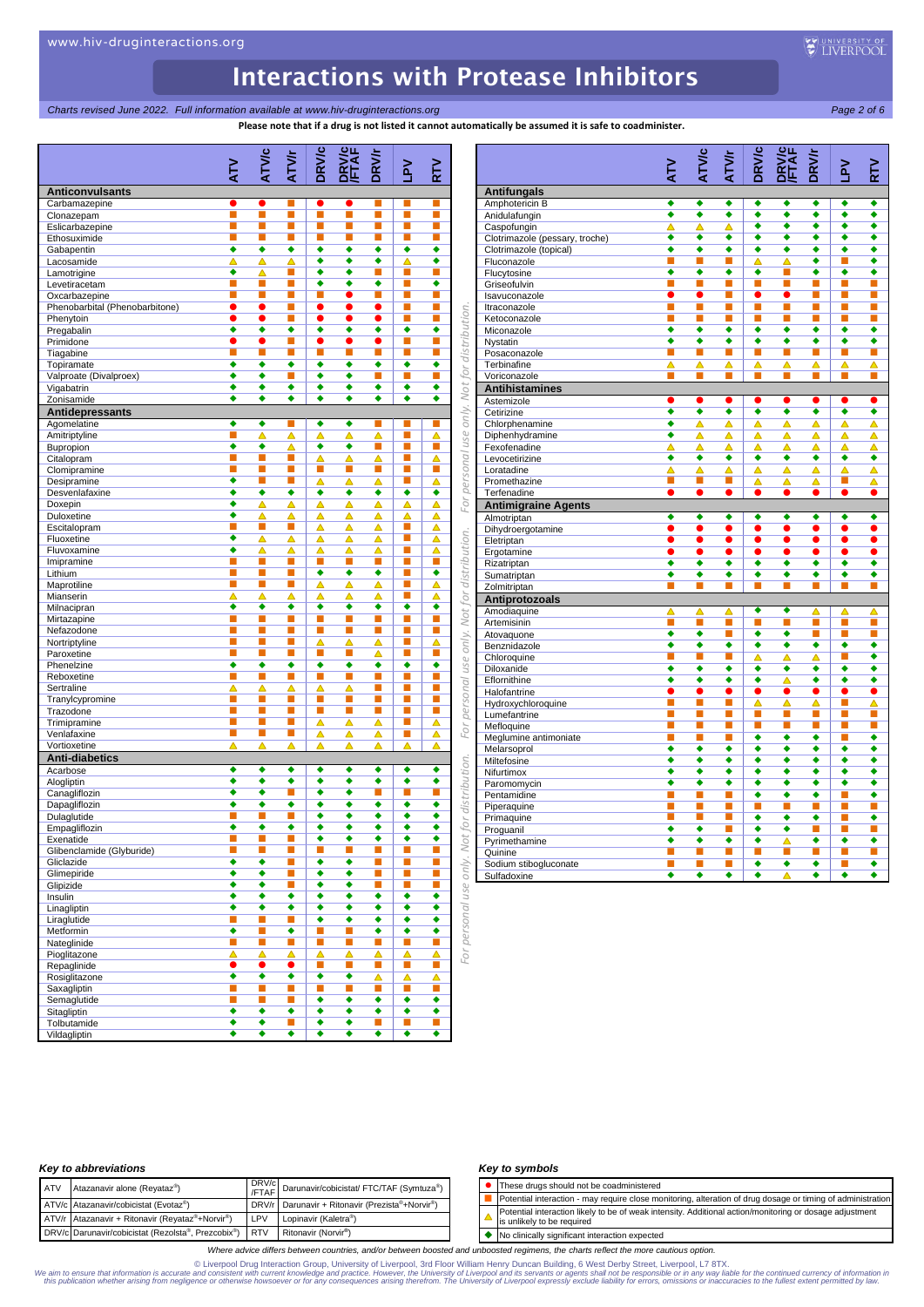## *Charts revised June 2022. Full information available at www.hiv-druginteractions.org Page 3 of 6*

**Please note that if a drug is not listed it cannot automatically be assumed it is safe to coadminister.**

|                                       | ΚL             | <b>ATV/c</b> | ATVr           | <b>DRV/c</b>   | <b>DRWC</b><br>FTAF | <b>DRV/r</b> | <b>Nd</b>            | RTV            |                        |                                       | <b>NTV</b>            |
|---------------------------------------|----------------|--------------|----------------|----------------|---------------------|--------------|----------------------|----------------|------------------------|---------------------------------------|-----------------------|
| <b>Antipsychotics/Neuroleptics</b>    |                |              |                |                |                     |              |                      |                |                        | Anxiolytics/Hypnotics/Sedatives       |                       |
| Amisulpride                           | ٠              | ٠            | ٠              | ٠              | ٠                   | ٠            | ٠                    | ٠              |                        | Alprazolam                            | ш                     |
| Aripiprazole                          | П              | п            | П              | П              | П                   | ٦            | П                    | п              |                        | Bromazepam                            | Δ                     |
| Asenapine                             | ■              | ■            | ■              | Δ              | Δ                   | Ξ            | ■                    | п              |                        | <b>Buspirone</b>                      | U.                    |
| Chlorpromazine                        | п              | п            | П              | Δ              | Δ                   | Δ            | п                    | Δ              |                        | Chlordiazepoxide                      | п                     |
| Clozapine                             | П              | п            | П              | П              | п                   | Ξ            | ■                    | п              |                        | Clobazam                              |                       |
| Fluphenazine                          | П              | п            | П              | Δ              | Δ                   | Δ            | П                    | п              |                        | Clorazepate                           | П                     |
| Haloperidol                           | $\bullet$      | $\bullet$    | $\bullet$      | Δ              | Δ                   | Δ            | $\bullet$            | Δ              |                        | Diazepam                              | П                     |
| Iloperidone                           | п              | п            | П              | П              | п                   | п            | п                    | п              |                        | Estazolam                             | П                     |
| Levomepromazine                       | o,             | <b>C</b>     | П              | Δ              | Δ                   | Δ            | ш                    | Δ              |                        | Flunitrazepam                         | П                     |
| Olanzapine                            | ٠              | ٠            | ш              | ٠              | ٠                   | п            | п                    | п              |                        | Flurazepam                            | п                     |
| Paliperidone                          | п              | г            | П              | Δ              | Δ                   | Δ            | п                    | Δ              | distribution.          | Hydroxyzine                           | П                     |
| Perazine                              | п<br>п         | п<br>П       | ш<br>П         | П              | п                   | п            | п<br>П               | п              |                        | Lorazepam                             | ٠<br>٠                |
| Periciazine                           | п              | П            | п              | Δ<br>Δ         | Δ<br>Δ              | ▵<br>Δ       | $\mathbb{R}^n$       | Δ<br>Δ         |                        | Lormetazepam<br>Midazolam (oral)      | $\bullet$             |
| Perphenazine<br>Pimozide              | $\bullet$      | $\bullet$    | $\bullet$      | $\bullet$      | $\bullet$           | $\bullet$    | $\bullet$            | $\bullet$      |                        | Midazolam (parenteral)                | П                     |
| Pipotiazine                           | п              | П            | П              | △              | Δ                   | ▵            | п                    | ᅀ              | for                    | Oxazepam                              | ٠                     |
| Quetiapine                            | $\bullet$      | $\bullet$    | $\bullet$      | $\bullet$      | $\bullet$           | ●            | $\bullet$            | $\bullet$      | Not <sub>1</sub>       | Temazepam                             | ٠                     |
| Risperidone                           | П              | П            | П              | П              | п                   | П            | $\mathbb{R}^n$       | п              |                        | Triazolam                             |                       |
| Sulpiride                             | п              | П            | п              | ٠              | ٠                   | ٠            | п                    | ٠              |                        | Zaleplon                              | Δ                     |
| Thioridazine                          | $\bullet$      | $\bullet$    | $\bullet$      | $\bullet$      | $\bullet$           | 0            | $\bullet$            | Δ              | only.                  | Zolpidem                              | U.                    |
| Tiapride                              | п              | П            | п              | ٠              | ٠                   | ٠            | п                    | ٠              |                        | Zopiclone                             | п                     |
| Ziprasidone                           | $\bullet$      | $\bullet$    |                | П              | п                   | П            | $\bullet$            | Ξ              | use                    | <b>Beta Blockers</b>                  |                       |
| Zotepine                              | п              | П            | П              | П              | п                   | п            | п                    | п              | personal               | Atenolol                              |                       |
| Zuclopenthixol                        | П              | п            | П              | П              |                     |              | п                    | П              |                        | Bisoprolol                            | п                     |
| <b>Antivirals</b>                     |                |              |                |                |                     |              |                      |                |                        | Carvedilol                            | П                     |
| Aciclovir                             | ٠              | ٠            | ٠              | ٠              | ٠                   | ٠            | ٠                    | ٠              |                        | Metoprolol                            | П                     |
| Adefovir                              | ٠              | ٠            | ٠              | ٠              | 0                   | ٠            | ٠                    | ٠              | For                    | Nebivolol                             | П                     |
| Amantadine                            | ٠              | ٠            | ٠              | ٠              | ٠                   | ٠            | ٠                    | ٠              |                        | Oxprenolol                            | П                     |
| Brincidofovir                         | П              | г            | П              | П              | п                   | П            | П                    | П              |                        | Pindolol                              | П                     |
| <b>Bulevirtide</b>                    | $\bullet$      | $\bullet$    | $\bullet$      | $\bullet$      | $\bullet$           | $\bullet$    | $\bullet$            | $\bullet$      |                        | Propranolol                           | п                     |
| Cidofovir                             | ٠              | ٠            | ٠              | ٠              | ٠                   | ٠            | ٠                    | ٠              | distribution.          | Timolol                               | П                     |
| Daclatasvir                           | ٠              | п            | П              | ٠              | ٠                   | ٠            | ٠                    | п              |                        | <b>Bronchodilators</b>                |                       |
| Elbasvir/Grazoprevir                  | O<br>٠         | C<br>٠       | $\bullet$<br>٠ | 0<br>٠         | ●<br>٠              | 0<br>٠       | $\bullet$<br>٠       | $\bullet$<br>٠ |                        | Aclidinium bromide                    | ٠                     |
| Entecavir<br>Famciclovir              | ٠              | ٠            | ٠              | ٠              | ٠                   | ٠            | ٠                    | ٠              | for                    | Aminophylline                         | ٠                     |
| Foscarnet                             | ٠              | ٠            | ٠              | ٠              | ٠                   | ٠            | ٠                    | ٠              |                        | Formoterol                            | ٠                     |
| Ganciclovir                           | ٠              | ٠            | ٠              | ٠              | ٠                   | ٠            | ٠                    | ٠              | Not                    | Glycopyrronium bromide<br>Indacaterol | ٠                     |
| Glecaprevir/Pibrentasvir              | e              | 0            | 0              | $\bullet$      | $\bullet$           | 0            | $\bullet$            | 0              |                        | Ipratropium bromide                   | ٠                     |
| Ledipasvir/Sofosbuvir                 | ٠              | ٠            | ٠              | ٠              | ٠                   | ٠            | п                    | ٠              | only.                  | Montelukast                           | Δ                     |
| Letermovir                            | п              | П            | ۰              | П              | п                   | O            | $\bullet$            |                |                        | Olodaterol                            | Δ                     |
| Molnupiravir                          | ٠              | ٠            | ٠              | ٠              | ٠                   | ٠            | $\overline{\bullet}$ | ٠              | use                    | Roflumilast                           | Δ                     |
| Nirmatrelvir/Ritonavir                | ٠              | п            | ■              | п              | г                   | П            | п                    | п              |                        | Salbutamol                            | ٠                     |
| Ombitasvir/Paritaprevir/r             | П              | $\bullet$    | $\bullet$      | $\bullet$      | $\bullet$           | п            | $\bullet$            | $\bullet$      |                        | Salmeterol                            | П                     |
| Ombitasvir/Paritaprevir/r + Dasabuvir | П              | 0            |                | $\bullet$      | $\bullet$           |              | $\bullet$            | 0              | personal               | Terbutaline                           | ٠                     |
| Oseltamivir                           | ٠              | ٠            | ٠              | ٠              | ٠                   | ٠            | ٠                    | ٠              |                        | Theophylline                          | $\overline{\bullet}$  |
| Remdesivir                            | ٠              | ٠            | ٠              | ٠              | ٠                   | ٠            | ٠                    | ٠              | For                    | Tiotropium bromide                    | ٠                     |
| Ribavirin                             | П              | п            | П              | ٠              | ٠                   | ٠            | ٠                    | ٠              |                        | Umeclidinium bromide                  | Δ                     |
| Rimantadine                           | ٠              | ٠            | ٠              | ٠              | ٠                   | ٠            | ٠                    | ٠              |                        | Vilanterol                            | Δ                     |
| Simeprevir                            | $\bullet$<br>٠ | 0<br>٠       | 0<br>٠         | $\bullet$<br>٠ | $\bullet$<br>٠      | 0<br>٠       | $\bullet$<br>٠       | $\bullet$<br>٠ | distribution.          | <b>Calcium Channel Blockers</b>       |                       |
| Sofosbuvir<br>Sofosbuvir/Velpatasvir  | ٠              | ٠            | ٠              | ٠              | ٠                   | ٠            | ٠                    | ٠              |                        | Amlodipine                            | П                     |
| Sofosbuvir/Velpatasvir/Voxilaprevir   |                |              | $\bullet$      | ٠              | ٠                   | П            | $\bullet$            | п              |                        | <b>Diltiazem</b>                      | П                     |
| Sotrovimab                            | ٠              | ٠            | ٠              | ٠              | ٠                   | ◆            | ٠                    | ٠              |                        | Felodipine                            | m.                    |
| Tecovirimat                           | Δ              | Δ            | Δ              | ٠              | Δ                   | Δ            | Δ                    | Δ              |                        | Nicardipine                           | п<br>П                |
| Telbivudine                           | ٠              | ٠            | ٠              | ٠              | ٠                   | ٠            | ٠                    | ٠              | òr                     | Nifedipine                            |                       |
| Tenofovir alafenamide (HBV)           | П              | п            | П              | П              | $\bullet$           | П            | п                    | D.             |                        | Nisoldipine<br>Nitrendipine           | . .<br>$\blacksquare$ |
| Tixagevimab/Cilgavimab                | ٠              | ٠            | ٠              | ٠              | ٠                   | ٠            | ٠                    | ٠              | Not                    | Verapamil                             | Т.                    |
| Valaciclovir                          | ٠              | ٠            | ٠              | ٠              | ٠                   | ٠            | ٠                    | ٠              |                        |                                       |                       |
| Zanamivir                             | ٠              | ٠            | ٠              | ٠              | ٠                   | ٠            | ٠                    | ٠              | For personal use only. |                                       |                       |
|                                       |                |              |                |                |                     |              |                      |                |                        |                                       |                       |

|                                        | ≧<br>∢                                                                                                                                                                                                                                                                                                                                                                                                                                                                                                                                                                                                                                                                                                             | ATVIC                | ATV/r                | <b>DRV/c</b>         | <b>DRV/C</b><br>/FTAF | <b>DRV/r</b>         | $\mathsf{Z}$         | ے<br>E               |
|----------------------------------------|--------------------------------------------------------------------------------------------------------------------------------------------------------------------------------------------------------------------------------------------------------------------------------------------------------------------------------------------------------------------------------------------------------------------------------------------------------------------------------------------------------------------------------------------------------------------------------------------------------------------------------------------------------------------------------------------------------------------|----------------------|----------------------|----------------------|-----------------------|----------------------|----------------------|----------------------|
| <b>Anxiolytics/Hypnotics/Sedatives</b> |                                                                                                                                                                                                                                                                                                                                                                                                                                                                                                                                                                                                                                                                                                                    |                      |                      |                      |                       |                      |                      |                      |
| Alprazolam                             | П                                                                                                                                                                                                                                                                                                                                                                                                                                                                                                                                                                                                                                                                                                                  | П                    | П                    | п                    | ▬                     | П                    | п                    | п                    |
| Bromazepam                             | Δ                                                                                                                                                                                                                                                                                                                                                                                                                                                                                                                                                                                                                                                                                                                  | Δ                    | Δ                    | Δ                    | Δ                     | Δ                    | Δ                    | Δ                    |
| <b>Buspirone</b>                       | П                                                                                                                                                                                                                                                                                                                                                                                                                                                                                                                                                                                                                                                                                                                  | П                    | П                    | п                    | п                     | П                    | п                    | П                    |
| Chlordiazepoxide                       | П                                                                                                                                                                                                                                                                                                                                                                                                                                                                                                                                                                                                                                                                                                                  | П                    | П                    | П                    |                       | П                    | ú                    | П                    |
| Clobazam                               | П                                                                                                                                                                                                                                                                                                                                                                                                                                                                                                                                                                                                                                                                                                                  | П                    | П                    | П                    |                       | П                    | п                    | П                    |
| Clorazepate                            | П                                                                                                                                                                                                                                                                                                                                                                                                                                                                                                                                                                                                                                                                                                                  | П                    | ū                    | П                    | п                     | П                    | П                    | П                    |
| Diazepam                               | П                                                                                                                                                                                                                                                                                                                                                                                                                                                                                                                                                                                                                                                                                                                  | П                    | П                    | П                    |                       | п                    | п                    | п                    |
| Estazolam                              |                                                                                                                                                                                                                                                                                                                                                                                                                                                                                                                                                                                                                                                                                                                    | П                    | П                    |                      | п                     |                      | п                    |                      |
| Flunitrazepam                          | П                                                                                                                                                                                                                                                                                                                                                                                                                                                                                                                                                                                                                                                                                                                  | П                    |                      |                      | п                     |                      | п                    |                      |
| Flurazepam                             | П                                                                                                                                                                                                                                                                                                                                                                                                                                                                                                                                                                                                                                                                                                                  | П                    | П                    | П                    | п                     | П                    | П                    | П                    |
| Hydroxyzine                            | п                                                                                                                                                                                                                                                                                                                                                                                                                                                                                                                                                                                                                                                                                                                  |                      | П                    | п                    | п                     | п                    | п                    | п                    |
| Lorazepam                              | $\overline{\bullet}$                                                                                                                                                                                                                                                                                                                                                                                                                                                                                                                                                                                                                                                                                               | ٠                    | ◆                    | ◆                    | ∙                     | ∙                    | ◆                    | ∙                    |
| Lormetazepam                           | $\overline{\bullet}$                                                                                                                                                                                                                                                                                                                                                                                                                                                                                                                                                                                                                                                                                               | $\overline{\bullet}$ | $\overline{\bullet}$ | $\overline{\bullet}$ | $\overline{\bullet}$  | $\overline{\bullet}$ | $\overline{\bullet}$ | ٠                    |
| Midazolam (oral)                       | ū<br>п<br>п<br>п<br>ū<br>$\overline{\bullet}$<br>$\bullet$<br>$\bullet$<br>п<br>п<br>П<br>П<br>п<br>П<br>П<br>П<br>٠<br>٠<br>٠<br>٠<br>٠<br>٠<br>٠<br>٠<br>◆<br>$\overline{\bullet}$<br>$\overline{\bullet}$<br>$\overline{\bullet}$<br>$\overline{\bullet}$<br>$\overline{\bullet}$<br>$\overline{\bullet}$<br>$\overline{\bullet}$<br>$\bullet$<br>$\bullet$<br>$\bullet$<br>$\bullet$<br>$\bullet$<br>$\bullet$<br>$\bullet$<br>$\bullet$<br>Δ<br>Δ<br>Δ<br>Δ<br>Δ<br>Δ<br>Δ<br>Δ<br>П<br>П<br>П<br>П<br>п<br>п<br>п<br>п<br>п<br>п<br>п<br>п<br>ш<br>ш<br>п<br>п<br>٠<br>٠<br>п<br>П<br>П<br>П<br>Δ<br>Δ<br>Δ<br>П<br>Δ<br>П<br>П<br>П<br>$\overline{\tt\Delta}$<br>⊼<br>П<br>△<br>$\overline{\blacktriangle}$ |                      |                      |                      |                       |                      |                      |                      |
| Midazolam (parenteral)                 | П<br>П                                                                                                                                                                                                                                                                                                                                                                                                                                                                                                                                                                                                                                                                                                             |                      |                      |                      |                       |                      |                      |                      |
| Oxazepam                               | П<br>П<br>п<br>п<br>ū<br>Δ<br>È<br>Δ<br>Δ<br>▵<br>П<br>П<br>П<br>Δ<br>Δ<br>Δ<br>п<br>Δ<br>П<br>п<br>П<br>п<br>٠<br>П<br>П<br>٠                                                                                                                                                                                                                                                                                                                                                                                                                                                                                                                                                                                     |                      |                      |                      |                       |                      |                      |                      |
| Temazepam                              |                                                                                                                                                                                                                                                                                                                                                                                                                                                                                                                                                                                                                                                                                                                    |                      |                      |                      |                       |                      |                      |                      |
| Triazolam                              |                                                                                                                                                                                                                                                                                                                                                                                                                                                                                                                                                                                                                                                                                                                    |                      |                      |                      |                       |                      |                      |                      |
| Zaleplon                               |                                                                                                                                                                                                                                                                                                                                                                                                                                                                                                                                                                                                                                                                                                                    |                      |                      |                      |                       |                      |                      |                      |
| Zolpidem                               |                                                                                                                                                                                                                                                                                                                                                                                                                                                                                                                                                                                                                                                                                                                    |                      |                      |                      |                       |                      |                      |                      |
| Zopiclone                              | П<br>П<br>П<br>Δ<br>Δ<br>Δ<br>П<br>Δ                                                                                                                                                                                                                                                                                                                                                                                                                                                                                                                                                                                                                                                                               |                      |                      |                      |                       |                      |                      |                      |
| <b>Beta Blockers</b>                   |                                                                                                                                                                                                                                                                                                                                                                                                                                                                                                                                                                                                                                                                                                                    |                      |                      |                      |                       |                      |                      |                      |
| Atenolol                               |                                                                                                                                                                                                                                                                                                                                                                                                                                                                                                                                                                                                                                                                                                                    |                      |                      |                      |                       |                      |                      |                      |
| Bisoprolol                             |                                                                                                                                                                                                                                                                                                                                                                                                                                                                                                                                                                                                                                                                                                                    |                      |                      |                      |                       |                      |                      |                      |
| Carvedilol                             |                                                                                                                                                                                                                                                                                                                                                                                                                                                                                                                                                                                                                                                                                                                    |                      |                      |                      |                       |                      |                      |                      |
| Metoprolol                             |                                                                                                                                                                                                                                                                                                                                                                                                                                                                                                                                                                                                                                                                                                                    |                      |                      |                      |                       |                      |                      |                      |
| Nebivolol                              |                                                                                                                                                                                                                                                                                                                                                                                                                                                                                                                                                                                                                                                                                                                    |                      |                      |                      |                       |                      |                      |                      |
| Oxprenolol                             |                                                                                                                                                                                                                                                                                                                                                                                                                                                                                                                                                                                                                                                                                                                    |                      |                      |                      |                       |                      |                      |                      |
| Pindolol                               |                                                                                                                                                                                                                                                                                                                                                                                                                                                                                                                                                                                                                                                                                                                    |                      |                      |                      |                       |                      |                      |                      |
| Propranolol                            | п                                                                                                                                                                                                                                                                                                                                                                                                                                                                                                                                                                                                                                                                                                                  | П                    | п                    | Δ                    | Δ                     | Δ                    | П                    | Δ                    |
| Timolol                                | П                                                                                                                                                                                                                                                                                                                                                                                                                                                                                                                                                                                                                                                                                                                  | П                    | D                    | Δ                    | Δ                     | Δ                    |                      | Δ                    |
| <b>Bronchodilators</b>                 |                                                                                                                                                                                                                                                                                                                                                                                                                                                                                                                                                                                                                                                                                                                    |                      |                      |                      |                       |                      |                      |                      |
|                                        | ٠                                                                                                                                                                                                                                                                                                                                                                                                                                                                                                                                                                                                                                                                                                                  | ٠                    |                      |                      | ٠                     | ٠                    | ٠                    | ٠                    |
| Aclidinium bromide                     | ◆                                                                                                                                                                                                                                                                                                                                                                                                                                                                                                                                                                                                                                                                                                                  |                      | ٠<br>П               | ٠                    |                       | П                    | П                    | П                    |
| Aminophylline                          |                                                                                                                                                                                                                                                                                                                                                                                                                                                                                                                                                                                                                                                                                                                    | ٠                    |                      | ٠                    | ٠                     |                      |                      |                      |
| Formoterol                             | Π                                                                                                                                                                                                                                                                                                                                                                                                                                                                                                                                                                                                                                                                                                                  | ш                    | П                    | ٠                    | ◆                     | ◆                    | П                    | ٠                    |
| Glycopyrronium bromide                 | ∙                                                                                                                                                                                                                                                                                                                                                                                                                                                                                                                                                                                                                                                                                                                  | ٠                    | ٠                    | ٠                    | ٠                     | ٠                    | ٠                    | ٠                    |
| Indacaterol                            | $\overline{\bullet}$                                                                                                                                                                                                                                                                                                                                                                                                                                                                                                                                                                                                                                                                                               | $\overline{\bullet}$ | $\overline{\bullet}$ | ∙                    | ٠                     | ٠                    | ٠                    | ◆                    |
| Ipratropium bromide                    | $\overline{\bullet}$                                                                                                                                                                                                                                                                                                                                                                                                                                                                                                                                                                                                                                                                                               | ٠                    | ٠                    | ◆                    | ٠                     | ٠                    | ٠                    | $\overline{\bullet}$ |
| Montelukast                            | Δ                                                                                                                                                                                                                                                                                                                                                                                                                                                                                                                                                                                                                                                                                                                  | ▵                    | Δ                    | △                    | Δ                     | Δ                    | Δ                    | Δ                    |
| Olodaterol                             | Δ                                                                                                                                                                                                                                                                                                                                                                                                                                                                                                                                                                                                                                                                                                                  | Δ                    | Δ                    | Δ                    | Δ                     | Δ                    | △                    | Δ                    |
| Roflumilast                            | Δ                                                                                                                                                                                                                                                                                                                                                                                                                                                                                                                                                                                                                                                                                                                  | Δ                    | Δ                    | Δ                    | Δ                     | Δ                    | Δ                    | Δ                    |
| Salbutamol                             | ٠                                                                                                                                                                                                                                                                                                                                                                                                                                                                                                                                                                                                                                                                                                                  | ٠                    | ٠                    | ٠                    | ٠                     | ٠                    | ٠                    | ٠                    |
| Salmeterol                             | П                                                                                                                                                                                                                                                                                                                                                                                                                                                                                                                                                                                                                                                                                                                  | П                    | П                    | п                    | п                     | П                    | п                    | П                    |
| Terbutaline                            | ∙                                                                                                                                                                                                                                                                                                                                                                                                                                                                                                                                                                                                                                                                                                                  | ◆                    | ∙                    | ∙                    | ∙                     | $\overline{\bullet}$ | ∙                    | ∙                    |
| Theophylline                           | ◆                                                                                                                                                                                                                                                                                                                                                                                                                                                                                                                                                                                                                                                                                                                  | ٠                    | н                    | $\overline{\bullet}$ | $\overline{\bullet}$  | H.                   | H.                   |                      |
| Tiotropium bromide                     | ◆                                                                                                                                                                                                                                                                                                                                                                                                                                                                                                                                                                                                                                                                                                                  | ٠                    | ٠                    | $\overline{\bullet}$ | ٠                     | ∙                    | ٠                    | ٠                    |
| Umeclidinium bromide                   | Δ                                                                                                                                                                                                                                                                                                                                                                                                                                                                                                                                                                                                                                                                                                                  | Δ                    | Δ                    | Δ                    | Δ                     | Δ                    | Δ                    | ▵                    |
| Vilanterol                             | Δ                                                                                                                                                                                                                                                                                                                                                                                                                                                                                                                                                                                                                                                                                                                  | Δ                    | Δ                    | Δ                    | Δ                     | Δ                    | Δ                    | Δ                    |
| <b>Calcium Channel Blockers</b>        |                                                                                                                                                                                                                                                                                                                                                                                                                                                                                                                                                                                                                                                                                                                    |                      |                      |                      |                       |                      |                      |                      |
| Amlodipine                             | П                                                                                                                                                                                                                                                                                                                                                                                                                                                                                                                                                                                                                                                                                                                  | П                    | П                    | ×                    | ▄                     | П                    | ▄                    | п                    |
| Diltiazem                              | П                                                                                                                                                                                                                                                                                                                                                                                                                                                                                                                                                                                                                                                                                                                  | П                    | Г                    | п                    |                       | п                    |                      | Г                    |
| Felodipine                             | П                                                                                                                                                                                                                                                                                                                                                                                                                                                                                                                                                                                                                                                                                                                  | П                    | П                    | п                    | п                     | П                    | П                    | П                    |
| Nicardipine                            | П                                                                                                                                                                                                                                                                                                                                                                                                                                                                                                                                                                                                                                                                                                                  | П                    | П                    | п                    |                       | П                    | П                    | п                    |
| Nifedipine                             | П                                                                                                                                                                                                                                                                                                                                                                                                                                                                                                                                                                                                                                                                                                                  | П                    | П                    | п                    | п                     | П                    | П                    | П                    |
| Nisoldipine                            | П                                                                                                                                                                                                                                                                                                                                                                                                                                                                                                                                                                                                                                                                                                                  | ū                    | П                    | ×                    | п                     | п                    | п                    | п                    |
| Nitrendipine                           | O                                                                                                                                                                                                                                                                                                                                                                                                                                                                                                                                                                                                                                                                                                                  | П                    | П                    | п                    |                       | п                    | п                    | п                    |
| Verapamil                              | П                                                                                                                                                                                                                                                                                                                                                                                                                                                                                                                                                                                                                                                                                                                  | П                    | П                    | п                    | ٦                     | п                    | п                    | п                    |
|                                        |                                                                                                                                                                                                                                                                                                                                                                                                                                                                                                                                                                                                                                                                                                                    |                      |                      |                      |                       |                      |                      |                      |

### *Key to abbreviations*

| <b>ATV</b> | Atazanavir alone (Reyataz <sup>®</sup> )               |     | DRV/c<br>/FTAF Darunavir/cobicistat/ FTC/TAF (Symtuza®) |
|------------|--------------------------------------------------------|-----|---------------------------------------------------------|
|            | ATV/c Atazanavir/cobicistat (Evotaz®)                  |     | DRV/r Darunavir + Ritonavir (Prezista®+Norvir®)         |
|            | ATV/r Atazanavir + Ritonavir (Reyataz®+Norvir®)        | LPV | Lopinavir (Kaletra <sup>®</sup> )                       |
|            | DRV/c Darunavir/cobicistat (Rezolsta®, Prezcobix®) RTV |     | Ritonavir (Norvir®)                                     |

### *Key to symbols*

⚫ These drugs should not be coadministered

- Potential interaction may require close monitoring, alteration of drug dosage or timing of administration
- Potential interaction likely to be of weak intensity. Additional action/monitoring or dosage adjustment  $\Delta$ is unlikely to be required
- ◆ No clinically significant interaction expected

*Where advice differs between countries, and/or between boosted and unboosted regimens, the charts reflect the more cautious option.*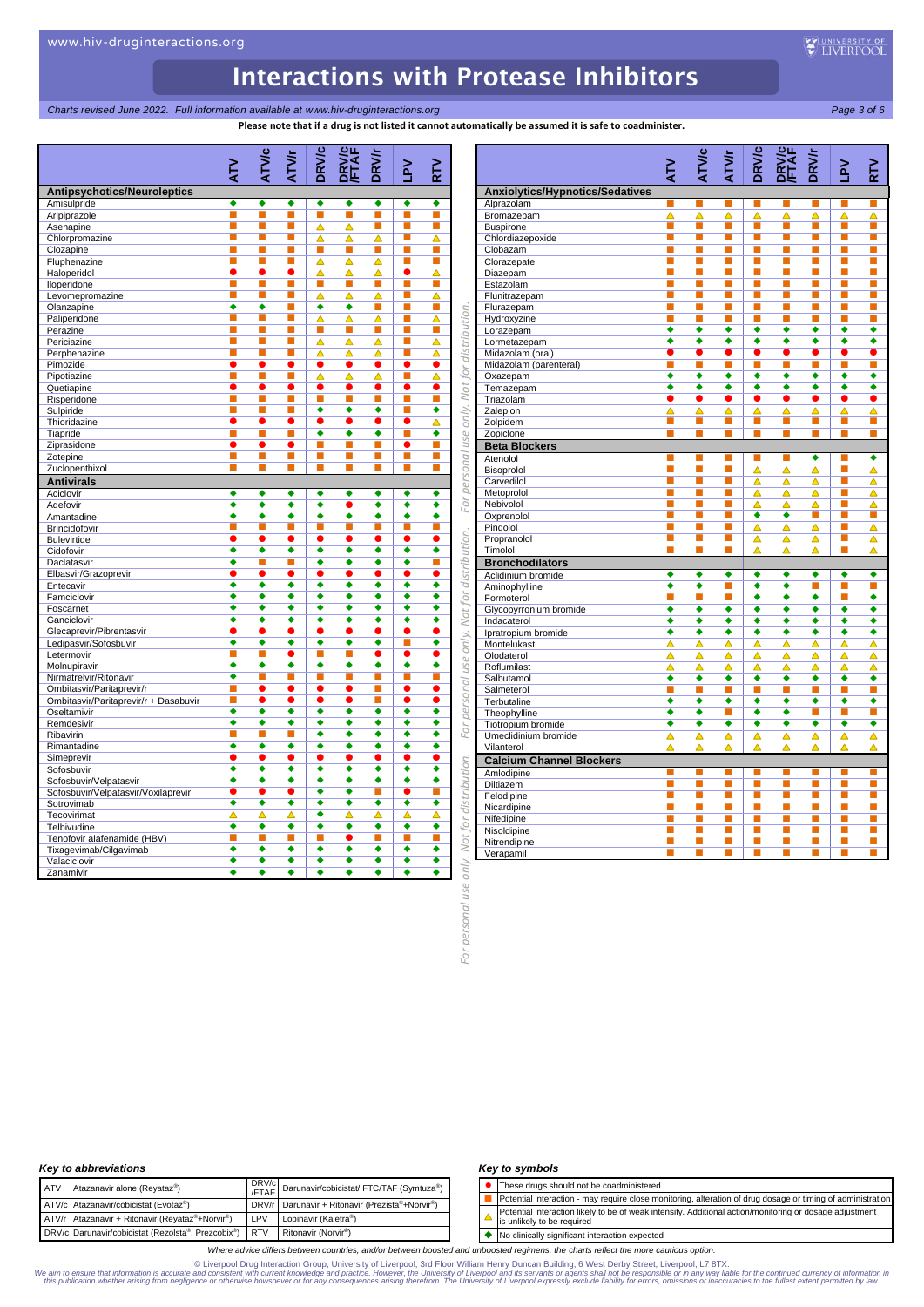## Interactions with Protease Inhibitors

*Charts revised June 2022. Full information available at www.hiv-druginteractions.org Page 4 of 6*

|                         | ≧<br>∡                      | ATVIC         | ATV/r                | <b>DRV/c</b> | <b>DRV/C</b><br>FTAF        | <b>DRV/r</b>                | $Y_{41}$                    | RTV                         |
|-------------------------|-----------------------------|---------------|----------------------|--------------|-----------------------------|-----------------------------|-----------------------------|-----------------------------|
|                         |                             |               |                      |              |                             |                             |                             |                             |
| <b>Cancer Therapies</b> |                             |               |                      |              |                             |                             |                             | e                           |
| Abemaciclib             | $\bullet$                   |               | $\bullet$            |              | $\bullet$                   |                             | $\bullet$                   |                             |
| Abiraterone             | Δ                           | Δ             | Δ                    | ۰            | ٠                           | ٠                           | Δ                           | ٠                           |
| Acalabrutinib           | $\bullet$                   | $\bullet$     | $\bullet$            | $\bullet$    | $\bullet$                   | $\bullet$                   | $\bullet$                   | $\bullet$                   |
| Anastrozole             | П                           | п             | Δ                    | П            | E.                          | Δ                           | Δ                           | Δ                           |
| Asparaginase            | ٠                           | ٠             | ۰                    | ٠            | ٠                           | ٠                           | ٠                           | ٠                           |
| Avelumab                | ٠                           | ٠             | ٠                    | ٠            | ٠                           | ٠                           | ٠                           | ٠                           |
|                         | ٠                           | ٠             |                      |              |                             |                             |                             |                             |
| Bevacizumab             |                             |               | ٠                    | ٠            | ٠                           | ٠                           | ٠                           | ٠                           |
| Bexarotene              | п                           |               | П                    | П            | E.                          | п                           | п                           | Τ                           |
| Bleomycin               | ٠                           | ٠             | ٠                    | ٠            | ٠                           | ٠                           | ٠                           | ٠                           |
| Blinatumomab            | ٠                           | ٠             | ٠                    | ٠            | ٠                           | ٠                           | ٠                           | ٠                           |
|                         |                             |               |                      |              |                             |                             |                             |                             |
| Bortezomib              | п                           | п             | п                    | п            | п                           | п                           | п                           | п                           |
| <b>Bosutinib</b>        |                             | 0             | $\bullet$            | $\bullet$    | $\bullet$                   | $\bullet$                   | $\bullet$                   | e                           |
| Brentuximab vedotin     | п                           | ш             | п                    | п            | L.                          | ×                           | П                           | ■                           |
| Cabazitaxel             | п                           | п             | п                    | П            | T.                          | ×                           | ш                           | П                           |
|                         | п                           | п             | П                    | П            |                             |                             |                             |                             |
| Cabozantinib            |                             |               |                      |              | $\mathcal{L}_{\mathcal{A}}$ | D.                          | ш                           | E                           |
| Capecitabine            | ٠                           | ٠             | ٠                    | ٠            | Δ                           | ٠                           | п                           | ٠                           |
| Carboplatin             | ٠                           | ٠             | ٠                    | ٠            | ٠                           | ٠                           | ٠                           | ٠                           |
| Cetuximab               | ٠                           | ٠             | ٠                    | ٠            | ٠                           | ٠                           | ٠                           | ٠                           |
| Chlorambucil            | ٠                           | ۰             | ٠                    | ٠            | ٠                           | ٠                           | ٠                           | ٠                           |
| Cisplatin               | ٠                           | п             | п                    | П            | E.                          | П                           | П                           | п                           |
|                         |                             |               |                      |              |                             |                             |                             |                             |
| Cyclophosphamide        | П                           | п             | п                    | П            | I.                          | L.                          | L.                          | E                           |
| Cytarabine              | ٠                           | ٠             | ٠                    | ٠            | ٠                           | ٠                           | ٠                           | ٠                           |
| Dacarbazine             | ٠                           | ٠             | П                    | ٠            | ٠                           | п                           | п                           | п                           |
| Dactinomycin            | ٠                           | ۰             | ٠                    | ٠            | ٠                           | ٠                           | ٠                           | ٠                           |
| Dasatinib               | п                           | п             | П                    | П            | П                           | п                           | П                           | п                           |
|                         | П                           | п             | п                    | ٠            | ٠                           | ٠                           | П                           |                             |
| Daunorubicin            |                             |               |                      |              |                             |                             |                             | п                           |
| Docetaxel               | П                           | п             | П                    | П            | п                           | П                           | п                           | п                           |
| Doxorubicin             | П                           | п             | П                    | ٠            | ٠                           | ٠                           | п                           | ٠                           |
| Droloxifene             | ٠                           | ٠             | П                    | ٠            | ٠                           | п                           | П                           | г                           |
| Enzalutamide            |                             |               | $\bullet$            |              | O                           | $\bullet$                   | $\bullet$                   | $\bullet$                   |
| Epirubicin              | п                           | п             | п                    | ٠            | ٠                           | п                           | П                           | ×                           |
|                         |                             | п             |                      |              |                             |                             |                             |                             |
| Erlotinib               | п                           |               | п                    | П            | $\mathcal{L}_{\mathcal{A}}$ | L.                          | <b>C</b>                    | $\mathcal{L}_{\mathcal{A}}$ |
| Estramustine            | ٠                           | ٠             | ٠                    | ٠            | ٠                           | ٠                           | ٠                           | ٠                           |
| Etoposide               | П                           | п             | п                    | П            | L.                          | D.                          | L.                          | п                           |
| Everolimus              | $\bullet$                   | ●             | ٠                    | $\bullet$    | $\bullet$                   | $\bullet$                   | $\bullet$                   | $\bullet$                   |
| Exemestane              | ٠                           | ٠             | ٠                    | ٠            | ٠                           | ٠                           | ٠                           | ٠                           |
| Fludarabine             | ٠                           | ٠             | ٠                    | ٠            | ٠                           | ٠                           | ٠                           | ٠                           |
| Fluorouracil            | п                           | п             | П                    | ٠            | Δ                           | ٠                           | П                           | ٠                           |
|                         |                             |               |                      |              |                             |                             |                             |                             |
| Formestane              | ٠                           | ٠             | ш                    | ٠            | ٠                           | п                           | п                           | п                           |
| Gefitinib               |                             |               | П                    | П            | П                           | П                           | П                           | п                           |
| Gemcitabine             | ٠                           | ۰             | $\overline{\bullet}$ | ٠            | ٠                           | ٠                           | ٠                           | ٠                           |
| Ifosfamide              | П                           | п             | П                    | П            | E.                          | п                           | П                           | г                           |
| Imatinib                | П                           | п             | п                    | П            | п                           | ×                           | п                           | п                           |
| Irinotecan              | ●                           | О             | $\bullet$            | П            | п                           | п                           | П                           | ×                           |
|                         |                             |               |                      |              |                             |                             |                             |                             |
| Lapatinib               | П                           | п             | п                    | П            | L.                          | $\mathcal{L}_{\mathcal{A}}$ | <b>C</b>                    | E                           |
| Lenalidomide            | ٠                           | ٠             | ٠                    | ٠            | п                           | ٠                           | ٠                           | ٠                           |
| Letrozole               | п                           | п             | п                    | П            | L.                          | п                           | П                           | п                           |
| Mercaptopurine          | ٠                           | ٠             | ٠                    | ٠            | ٠                           | ٠                           | ٠                           | ٠                           |
| Mesna                   | ٠                           | ٠             | ٠                    | ٠            | ٠                           | ٠                           | ٠                           | ٠                           |
|                         |                             |               |                      |              |                             |                             |                             |                             |
| Methotrexate            | Δ                           | Δ             | Δ                    | Δ            | Δ                           | Δ                           | Δ                           | Δ                           |
| Mitoxantrone            | П                           | ш             | п                    | П            | L.                          | L.                          | L.                          | п                           |
| Nilotinib               | П                           | п             | п                    | п            | п                           | п                           | П                           | ×                           |
| Oxaliplatin             | П                           | п             | П                    | ٠            | ٠                           | ٠                           | п                           | ٠                           |
| Paclitaxel              | п                           | п             | ш                    | п            | п                           | п                           | п                           | п                           |
|                         |                             |               |                      |              |                             |                             |                             |                             |
| Pazopanib               | ш                           | ш             | ▬                    | ш            | п                           | п                           | п                           | п                           |
| Polatuzumab vedotin     | п                           | п             | п                    | ш            | ×                           | ×                           | п                           | п                           |
| Procarbazine            | ۰                           | ٠             | п                    | ۰            | ٠                           | $\mathbb{R}^n$              | п                           | п                           |
| Rituximab               | ۰                           | ٠             | ٠                    | ٠            | ٠                           | ۰                           | ۰                           | ٠                           |
| Sorafenib               | П                           | п             | п                    | п            | L.                          | ×                           | п                           | ×                           |
|                         |                             |               |                      |              |                             |                             |                             |                             |
| Sunitinib               | п                           | ш             | п                    | ш            | $\mathbb{R}^n$              | п                           | п                           | ×                           |
| Tamoxifen               | П                           | ш             | п                    | <b>I</b>     | $\mathbb{R}^n$              | $\mathbf{L}$                | $\mathcal{L}_{\mathcal{A}}$ | ×                           |
| Temsirolimus            | П                           | ш             | п                    | <b>I</b>     | $\mathbb{R}^n$              | L.                          | <b>I</b>                    | $\mathcal{L}_{\mathcal{A}}$ |
| Topotecan               | П                           | ш             | п                    | <b>I</b>     | $\mathbb{R}^n$              | L.                          | п                           | ×                           |
| Toremifene              | П                           | ш             | u.                   | Т.           | $\mathcal{L}_{\mathcal{A}}$ | $\mathcal{L}_{\mathcal{A}}$ | п                           | <b>D</b>                    |
|                         | ٠                           | ۰             | ٠                    |              | ٠                           | ٠                           |                             | ٠                           |
|                         |                             |               |                      | ٠            |                             |                             | ۰                           |                             |
| Trastuzumab             |                             |               |                      |              |                             |                             |                             |                             |
| Trastuzumab emtansine   | $\mathcal{L}_{\mathcal{A}}$ | $\mathcal{C}$ | u.                   | <b>I</b>     | L.                          | L.                          | ш                           | $\mathcal{L}_{\mathcal{A}}$ |
| Vinblastine             | П                           | п             | п                    | П            | ×                           | п                           | п                           | п                           |
| Vincristine             | П                           | ш             | п                    | ш            | $\mathbb{Z}$                | п                           | $\mathcal{L}_{\mathcal{A}}$ | m.                          |

### *Key to abbreviations*

| <b>ATV</b> | Atazanavir alone (Reyataz <sup>®</sup> )               |     | DRV/c<br>/FTAF Darunavir/cobicistat/ FTC/TAF (Symtuza <sup>®</sup> ) |
|------------|--------------------------------------------------------|-----|----------------------------------------------------------------------|
|            | ATV/c Atazanavir/cobicistat (Evotaz®)                  |     | DRV/r Darunavir + Ritonavir (Prezista®+Norvir®)                      |
|            | ATV/r Atazanavir + Ritonavir (Reyataz®+Norvir®)        | LPV | Lopinavir (Kaletra®)                                                 |
|            | DRV/c Darunavir/cobicistat (Rezolsta®, Prezcobix®) RTV |     | Ritonavir (Norvir <sup>®</sup> )                                     |

### *Key to symbols*

- ⚫ These drugs should not be coadministered
- Potential interaction may require close monitoring, alteration of drug dosage or timing of administration
- Potential interaction likely to be of weak intensity. Additional action/monitoring or dosage adjustment  $\blacktriangle$ is unlikely to be required
- ◆ No clinically significant interaction expected

*Where advice differs between countries, and/or between boosted and unboosted regimens, the charts reflect the more cautious option.*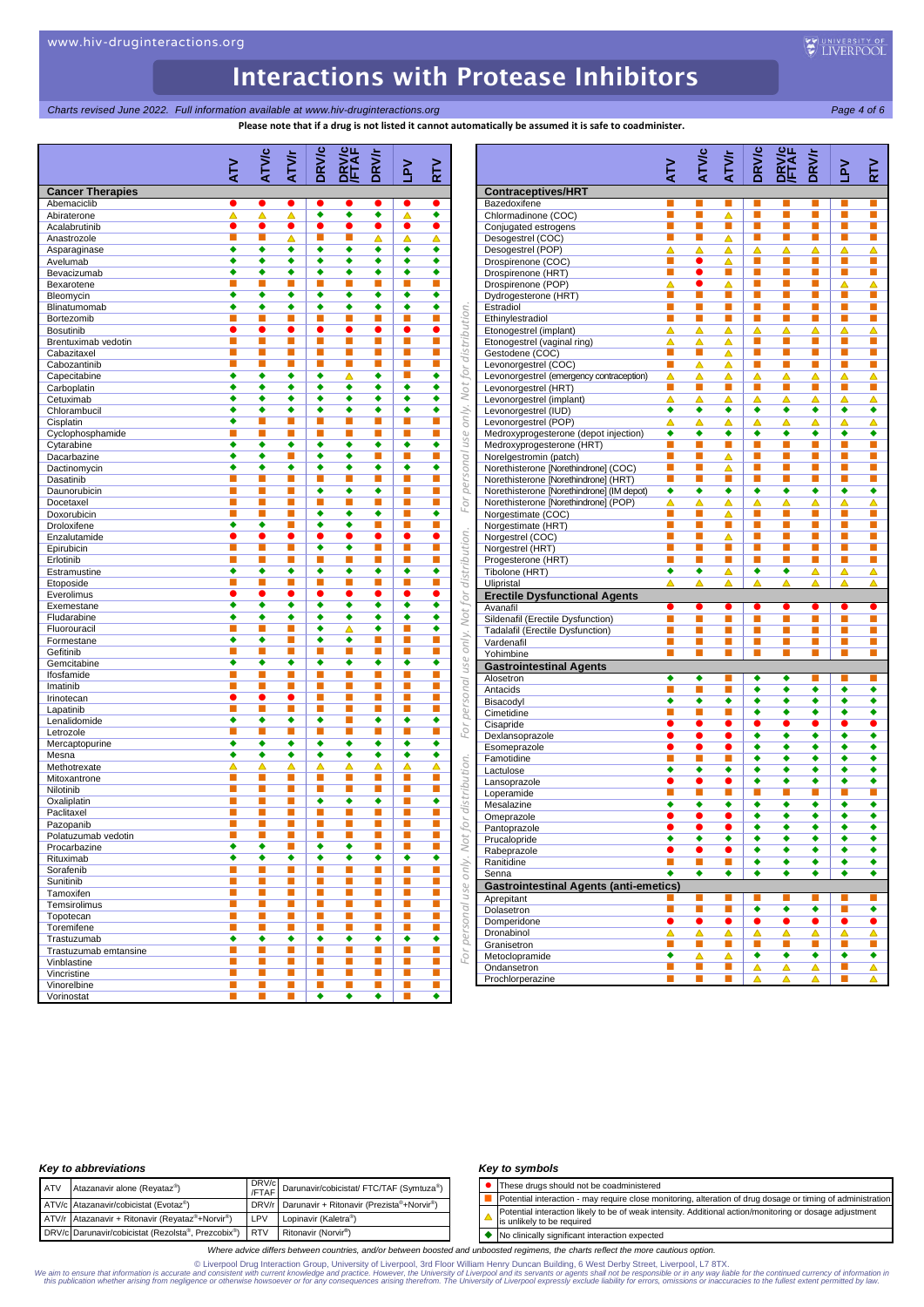## *Charts revised June 2022. Full information available at www.hiv-druginteractions.org Page 5 of 6*

**Please note that if a drug is not listed it cannot automatically be assumed it is safe to coadminister.**

| <b>Herbals/Supplements/Vitamins</b><br>African potato<br>Aloe vera<br>Ascorbic Acid (vitamin C) [alone]<br>Ascorbic Acid [in multivitamins]<br>Ashwagandha (Withania somnifera)<br>Ayahuasca<br>Black cohosh<br>Calcium supplements<br>Cat's claw (Uncaria tomentosa)<br>Colecalciferol (vitamin D3) [alone]<br>Colecalciferol [in multivitamins]<br>Cubeb pepper (Piper cubeba)<br>Cyanocobalamin [alone]<br>Cyanocobalamin [in multivitamins]<br>Echinacea<br>Eucalyptus globulus<br>Ferrous fumarate<br>Folic acid [alone]<br>Folic acid [in multivitamins]<br>Garlic<br>Ginger (Zinigiber officinale)<br>Ginkgo biloba<br>Ginseng (P. ginseng, P. quinquefolius) | ζ<br>Δ<br>٠<br>٠<br>٠<br>٠<br>٠<br>٠<br>п<br>٠<br>٠<br>Δ<br>٠<br>٠<br>П<br>٠<br>٠<br>٠<br>٠ | ATVIC<br>٠<br>٠<br>٠<br>٠<br>٠<br>٠<br>٠<br>п<br>٠<br>٠<br>٠<br>٠<br>٠<br>٠<br>٠ | ATV/r<br>٠<br>٠<br>٠<br>٠<br>٠<br>٠<br>٠<br>п<br>٠<br>٠<br>٠<br>٠<br>٠ | <b>DRV/c</b><br>٠<br>٠<br>٠<br>٠<br>٠<br>٠<br>٠<br>п<br>٠<br>٠<br>٠<br>٠ | <b>PRV/c</b><br>ш<br>٠<br>٠<br>٠<br>٠<br>٠<br>٠<br>П<br>٠<br>٠ | <b>DRV/r</b><br>٠<br>٠<br>٠<br>٠<br>٠<br>٠<br>٠<br>П<br>٠<br>٠ | ₹<br>٠<br>٠<br>٠<br>٠<br>٠<br>٠<br>٠<br>П<br>٠<br>٠ | ∠<br>⊾<br>٠<br>٠<br>٠<br>٠<br>٠<br>٠<br>٠<br>п<br>٠ |
|----------------------------------------------------------------------------------------------------------------------------------------------------------------------------------------------------------------------------------------------------------------------------------------------------------------------------------------------------------------------------------------------------------------------------------------------------------------------------------------------------------------------------------------------------------------------------------------------------------------------------------------------------------------------|---------------------------------------------------------------------------------------------|----------------------------------------------------------------------------------|------------------------------------------------------------------------|--------------------------------------------------------------------------|----------------------------------------------------------------|----------------------------------------------------------------|-----------------------------------------------------|-----------------------------------------------------|
|                                                                                                                                                                                                                                                                                                                                                                                                                                                                                                                                                                                                                                                                      |                                                                                             |                                                                                  |                                                                        |                                                                          |                                                                |                                                                |                                                     |                                                     |
|                                                                                                                                                                                                                                                                                                                                                                                                                                                                                                                                                                                                                                                                      |                                                                                             |                                                                                  |                                                                        |                                                                          |                                                                |                                                                |                                                     |                                                     |
|                                                                                                                                                                                                                                                                                                                                                                                                                                                                                                                                                                                                                                                                      |                                                                                             |                                                                                  |                                                                        |                                                                          |                                                                |                                                                |                                                     |                                                     |
|                                                                                                                                                                                                                                                                                                                                                                                                                                                                                                                                                                                                                                                                      |                                                                                             |                                                                                  |                                                                        |                                                                          |                                                                |                                                                |                                                     |                                                     |
|                                                                                                                                                                                                                                                                                                                                                                                                                                                                                                                                                                                                                                                                      |                                                                                             |                                                                                  |                                                                        |                                                                          |                                                                |                                                                |                                                     |                                                     |
|                                                                                                                                                                                                                                                                                                                                                                                                                                                                                                                                                                                                                                                                      |                                                                                             |                                                                                  |                                                                        |                                                                          |                                                                |                                                                |                                                     |                                                     |
|                                                                                                                                                                                                                                                                                                                                                                                                                                                                                                                                                                                                                                                                      |                                                                                             |                                                                                  |                                                                        |                                                                          |                                                                |                                                                |                                                     |                                                     |
|                                                                                                                                                                                                                                                                                                                                                                                                                                                                                                                                                                                                                                                                      |                                                                                             |                                                                                  |                                                                        |                                                                          |                                                                |                                                                |                                                     |                                                     |
|                                                                                                                                                                                                                                                                                                                                                                                                                                                                                                                                                                                                                                                                      |                                                                                             |                                                                                  |                                                                        |                                                                          |                                                                |                                                                |                                                     |                                                     |
|                                                                                                                                                                                                                                                                                                                                                                                                                                                                                                                                                                                                                                                                      |                                                                                             |                                                                                  |                                                                        |                                                                          |                                                                |                                                                |                                                     |                                                     |
|                                                                                                                                                                                                                                                                                                                                                                                                                                                                                                                                                                                                                                                                      |                                                                                             |                                                                                  |                                                                        |                                                                          |                                                                |                                                                |                                                     | ٠                                                   |
|                                                                                                                                                                                                                                                                                                                                                                                                                                                                                                                                                                                                                                                                      |                                                                                             |                                                                                  |                                                                        |                                                                          |                                                                | ٠                                                              | ٠                                                   | ٠                                                   |
|                                                                                                                                                                                                                                                                                                                                                                                                                                                                                                                                                                                                                                                                      |                                                                                             |                                                                                  |                                                                        |                                                                          | ٠                                                              | ٠                                                              | ٠                                                   | ٠                                                   |
|                                                                                                                                                                                                                                                                                                                                                                                                                                                                                                                                                                                                                                                                      |                                                                                             |                                                                                  |                                                                        | ٠                                                                        | ٠                                                              | ٠                                                              | ٠                                                   | ٠                                                   |
|                                                                                                                                                                                                                                                                                                                                                                                                                                                                                                                                                                                                                                                                      |                                                                                             |                                                                                  | ٠                                                                      | ٠                                                                        | ٠                                                              | ٠                                                              | ٠                                                   | ٠                                                   |
|                                                                                                                                                                                                                                                                                                                                                                                                                                                                                                                                                                                                                                                                      |                                                                                             |                                                                                  | ٠                                                                      | ٠                                                                        | ٠                                                              | ٠                                                              | ٠                                                   | ٠                                                   |
|                                                                                                                                                                                                                                                                                                                                                                                                                                                                                                                                                                                                                                                                      |                                                                                             | ٠                                                                                | ٠                                                                      | ٠                                                                        | ٠                                                              | ٠                                                              | ٠                                                   | ٠                                                   |
|                                                                                                                                                                                                                                                                                                                                                                                                                                                                                                                                                                                                                                                                      |                                                                                             | ٠                                                                                | ٠                                                                      | ٠                                                                        | ٠                                                              | ٠                                                              | ٠                                                   | ٠                                                   |
|                                                                                                                                                                                                                                                                                                                                                                                                                                                                                                                                                                                                                                                                      |                                                                                             | ٠                                                                                | ٠                                                                      | ٠                                                                        | ٠                                                              | ٠                                                              | ٠                                                   | ٠                                                   |
|                                                                                                                                                                                                                                                                                                                                                                                                                                                                                                                                                                                                                                                                      | п                                                                                           |                                                                                  |                                                                        |                                                                          |                                                                | ■                                                              | ■                                                   | ■                                                   |
|                                                                                                                                                                                                                                                                                                                                                                                                                                                                                                                                                                                                                                                                      | Δ                                                                                           | ٠                                                                                | ٠                                                                      | ٠                                                                        | ٠                                                              | ٠                                                              | ٠                                                   | ٠                                                   |
|                                                                                                                                                                                                                                                                                                                                                                                                                                                                                                                                                                                                                                                                      | п                                                                                           | ٠                                                                                | ٠                                                                      | ٠                                                                        | ٠                                                              | ٠                                                              | ٠                                                   | ٠                                                   |
|                                                                                                                                                                                                                                                                                                                                                                                                                                                                                                                                                                                                                                                                      | ٠<br>٠                                                                                      | ٠<br>٠                                                                           | ٠<br>٠                                                                 | ٠<br>٠                                                                   | ٠<br>٠                                                         | ٠<br>٠                                                         | ٠<br>٠                                              | ٠<br>٠                                              |
| Goldenseal root (Hydrastis canadensis)                                                                                                                                                                                                                                                                                                                                                                                                                                                                                                                                                                                                                               | ٠                                                                                           | ٠                                                                                | ٠                                                                      | ٠                                                                        | ٠                                                              | ٠                                                              | ٠                                                   | ٠                                                   |
| Grapefruit juice<br>Green tea extracts (Camellia sinensis)                                                                                                                                                                                                                                                                                                                                                                                                                                                                                                                                                                                                           | ٠                                                                                           | ٠                                                                                | ٠                                                                      | ٠                                                                        | Δ                                                              | ٠                                                              | ٠                                                   | ٠                                                   |
| Guggulsterone                                                                                                                                                                                                                                                                                                                                                                                                                                                                                                                                                                                                                                                        | п                                                                                           | п                                                                                | п                                                                      |                                                                          | П                                                              | П                                                              | П                                                   | п                                                   |
| Hops (Humulus lupulus)                                                                                                                                                                                                                                                                                                                                                                                                                                                                                                                                                                                                                                               | п                                                                                           | п                                                                                | ■                                                                      | п                                                                        | П                                                              | п                                                              | П                                                   | п                                                   |
| Inula racemosa                                                                                                                                                                                                                                                                                                                                                                                                                                                                                                                                                                                                                                                       | Δ                                                                                           | ٠                                                                                | ٠                                                                      | ٠                                                                        | ٠                                                              | ٠                                                              | ٠                                                   | ٠                                                   |
| Iodine [alone]                                                                                                                                                                                                                                                                                                                                                                                                                                                                                                                                                                                                                                                       | ٠                                                                                           | ٠                                                                                | ٠                                                                      | ٠                                                                        | ٠                                                              | ٠                                                              | ٠                                                   | ٠                                                   |
| Iodine [in multivitamins]                                                                                                                                                                                                                                                                                                                                                                                                                                                                                                                                                                                                                                            | ٠                                                                                           | ٠                                                                                | ٠                                                                      | ٠                                                                        | ٠                                                              | ٠                                                              | ٠                                                   | ٠                                                   |
| Iron supplements (injection/infusion)                                                                                                                                                                                                                                                                                                                                                                                                                                                                                                                                                                                                                                | ٠                                                                                           | ٠                                                                                | ٠                                                                      | ٠                                                                        | ٠                                                              | ٠                                                              | ٠                                                   | ٠                                                   |
| Iron supplements (oral)                                                                                                                                                                                                                                                                                                                                                                                                                                                                                                                                                                                                                                              | ٠                                                                                           | ٠                                                                                | ٠                                                                      | ٠                                                                        | ٠                                                              | ٠                                                              | ٠                                                   | ٠                                                   |
| Liquorice (Glycyrrhiza glabra)                                                                                                                                                                                                                                                                                                                                                                                                                                                                                                                                                                                                                                       | ▵                                                                                           | ٠                                                                                | ٠                                                                      | ٠                                                                        | △                                                              | ٠                                                              | ٠                                                   | ٠                                                   |
| Magnesium supplements                                                                                                                                                                                                                                                                                                                                                                                                                                                                                                                                                                                                                                                | ٠                                                                                           | ٠                                                                                | ٠                                                                      | ٠                                                                        | ٠                                                              | ٠                                                              | ٠                                                   | ٠                                                   |
| Malabar nut tree                                                                                                                                                                                                                                                                                                                                                                                                                                                                                                                                                                                                                                                     | п                                                                                           | п                                                                                | н                                                                      | н                                                                        | П                                                              | ш                                                              | ш                                                   | ш                                                   |
| Menthol                                                                                                                                                                                                                                                                                                                                                                                                                                                                                                                                                                                                                                                              | Δ                                                                                           | ٠                                                                                | ٠                                                                      | ٠                                                                        | ٠                                                              | ٠                                                              | ٠                                                   | ٠                                                   |
| Milk thistle (silymarin)                                                                                                                                                                                                                                                                                                                                                                                                                                                                                                                                                                                                                                             | ٠                                                                                           | ٠                                                                                | ٠                                                                      | ٠                                                                        | ٠                                                              | ٠                                                              | ٠                                                   | ٠                                                   |
| Mucuna pruriens                                                                                                                                                                                                                                                                                                                                                                                                                                                                                                                                                                                                                                                      | ٠                                                                                           | ٠                                                                                | ٠<br>٠                                                                 | ٠<br>٠                                                                   | ٠                                                              | ٠<br>٠                                                         | ٠<br>٠                                              | ٠                                                   |
| Multivitamins                                                                                                                                                                                                                                                                                                                                                                                                                                                                                                                                                                                                                                                        | ٠<br>٠                                                                                      | ٠<br>٠                                                                           | ٠                                                                      | ٠                                                                        | ٠<br>٠                                                         | ٠                                                              | ٠                                                   | ٠<br>٠                                              |
| Nicotinamide [alone]                                                                                                                                                                                                                                                                                                                                                                                                                                                                                                                                                                                                                                                 | ٠                                                                                           | ٠                                                                                | ٠                                                                      | ٠                                                                        | ٠                                                              | ٠                                                              | ٠                                                   | ٠                                                   |
| Nicotinamide [in multivitamins]<br>Phytomenadione (vitamin K) [alone]                                                                                                                                                                                                                                                                                                                                                                                                                                                                                                                                                                                                | ٠                                                                                           | ٠                                                                                | ٠                                                                      | ٠                                                                        | ٠                                                              | ٠                                                              | ٠                                                   | ٠                                                   |
| Phytomenadione [in multivitamins]                                                                                                                                                                                                                                                                                                                                                                                                                                                                                                                                                                                                                                    | ٠                                                                                           | ٠                                                                                | ٠                                                                      | ٠                                                                        | ٠                                                              | ٠                                                              | ٠                                                   | ٠                                                   |
| Pyridoxine (vitamin B6) [alone]                                                                                                                                                                                                                                                                                                                                                                                                                                                                                                                                                                                                                                      | ٠                                                                                           | ٠                                                                                | ٠                                                                      | ٠                                                                        | ٠                                                              | ٠                                                              | ٠                                                   | ٠                                                   |
| Pyridoxine [in multivitamins]                                                                                                                                                                                                                                                                                                                                                                                                                                                                                                                                                                                                                                        | ٠                                                                                           | ٠                                                                                | ٠                                                                      | ٠                                                                        | ٠                                                              | ٠                                                              | ٠                                                   | ٠                                                   |
| Quercetin                                                                                                                                                                                                                                                                                                                                                                                                                                                                                                                                                                                                                                                            | П                                                                                           | ■                                                                                | ■                                                                      | ■                                                                        | п                                                              | п                                                              | п                                                   | п                                                   |
| Red yeast rice                                                                                                                                                                                                                                                                                                                                                                                                                                                                                                                                                                                                                                                       | $\bullet$                                                                                   |                                                                                  | $\bullet$                                                              |                                                                          | $\bullet$                                                      | $\bullet$                                                      | $\bullet$                                           | $\bullet$                                           |
| Retinol (vitamin A) [alone]                                                                                                                                                                                                                                                                                                                                                                                                                                                                                                                                                                                                                                          | ٠                                                                                           | ٠                                                                                | ٠                                                                      | ٠                                                                        | ٠                                                              | ٠                                                              | ٠                                                   | ٠                                                   |
| Retinol (vitamin A) [in multivitamins]                                                                                                                                                                                                                                                                                                                                                                                                                                                                                                                                                                                                                               | ٠                                                                                           | ٠                                                                                | ٠                                                                      | ٠                                                                        | ٠                                                              | ٠                                                              | ٠                                                   | ٠                                                   |
| Riboflavin (vitamin B2) [alone]                                                                                                                                                                                                                                                                                                                                                                                                                                                                                                                                                                                                                                      | ٠                                                                                           | ٠                                                                                | ٠                                                                      | ٠                                                                        | ٠                                                              | ٠                                                              | ٠                                                   | ٠                                                   |
| Riboflavin [in multivitamins]                                                                                                                                                                                                                                                                                                                                                                                                                                                                                                                                                                                                                                        | ٠                                                                                           | ٠                                                                                | ٠                                                                      | ٠                                                                        | ٠                                                              | ٠                                                              | ٠                                                   | ٠                                                   |
| Saw palmetto (Serenoa repens)                                                                                                                                                                                                                                                                                                                                                                                                                                                                                                                                                                                                                                        | ٠                                                                                           | ٠                                                                                | ٠                                                                      | ٠                                                                        | ٠                                                              | ٠                                                              | ٠                                                   | ٠                                                   |
| Seville orange juice                                                                                                                                                                                                                                                                                                                                                                                                                                                                                                                                                                                                                                                 | ٠                                                                                           | ٠                                                                                | ٠                                                                      | ٠                                                                        | ٠                                                              | ٠                                                              | ٠                                                   | ٠                                                   |
| St John's Wort                                                                                                                                                                                                                                                                                                                                                                                                                                                                                                                                                                                                                                                       |                                                                                             |                                                                                  |                                                                        | 0                                                                        | e                                                              | 0                                                              | e                                                   | $\bullet$                                           |
| Thiamine (vitamin B1) [alone]                                                                                                                                                                                                                                                                                                                                                                                                                                                                                                                                                                                                                                        | ٠                                                                                           |                                                                                  |                                                                        |                                                                          | ٠                                                              |                                                                | ٠                                                   |                                                     |
| Thiamine [in multivitamins]                                                                                                                                                                                                                                                                                                                                                                                                                                                                                                                                                                                                                                          | ٠                                                                                           | ٠                                                                                | ٠                                                                      | ٠                                                                        | ٠                                                              | ٠                                                              | ٠                                                   | ٠                                                   |
| Tocopherol (vitamin E) [alone]                                                                                                                                                                                                                                                                                                                                                                                                                                                                                                                                                                                                                                       | ٠                                                                                           | ٠                                                                                | ٠                                                                      | ٠                                                                        | ٠                                                              | ٠                                                              | ٠                                                   | ٠                                                   |
| Tocopherol (vitamin E) [in multivitamins]<br>Turmeric (Curcuma longa)                                                                                                                                                                                                                                                                                                                                                                                                                                                                                                                                                                                                | ٠<br>٠                                                                                      | ٠<br>٠                                                                           | ٠<br>٠                                                                 | ٠<br>٠                                                                   | ٠<br>Δ                                                         | ٠<br>٠                                                         | ٠<br>٠                                              | ٠<br>٠                                              |
| Valerian                                                                                                                                                                                                                                                                                                                                                                                                                                                                                                                                                                                                                                                             | ٠                                                                                           | ٠                                                                                | ٠                                                                      | ٠                                                                        | ٠                                                              | ٠                                                              | ٠                                                   | ٠                                                   |
|                                                                                                                                                                                                                                                                                                                                                                                                                                                                                                                                                                                                                                                                      |                                                                                             |                                                                                  |                                                                        |                                                                          |                                                                |                                                                |                                                     |                                                     |

|                                            | ੋ<br>≼                            | <b>ATVIC</b>   | ATV/r                       | <b>DRV/c</b>              | <b>DRV/C</b><br>FTAF      | <b>DRV/r</b>                | ζđ                        | ج<br>ج                    |
|--------------------------------------------|-----------------------------------|----------------|-----------------------------|---------------------------|---------------------------|-----------------------------|---------------------------|---------------------------|
| <b>Hypertension / Heart Failure Agents</b> |                                   |                |                             |                           |                           |                             |                           |                           |
| Aliskiren                                  |                                   |                |                             |                           |                           |                             |                           |                           |
| Ambrisentan                                | п                                 | п              | п                           | п                         | п                         | П                           | П                         | ٠                         |
| Amiloride                                  | ٠                                 | ٠              | ٠                           | ٠                         | ٠                         | ٠                           | ٠                         | ٠                         |
| Azilsartan<br>Benazepril                   | ٠<br>п                            | ٠<br>П         | Δ                           | ٠<br>$\overline{\bullet}$ | ٠<br>$\overline{\bullet}$ | Δ<br>∙                      | Δ<br>$\overline{\bullet}$ | Δ<br>$\overline{\bullet}$ |
| Bendroflumethiazide                        | $\overline{\bullet}$              | ٠              | ٠                           | ٠                         | ٠                         | ٠                           | ٠                         | ٠                         |
| Bosentan                                   | $\bullet$                         | п              | П                           | п                         | п                         | п                           | П                         | П                         |
| Candesartan                                | ٠                                 | ٠              | ٠                           | ٠                         | ٠                         | ٠                           | ٠                         | ٠                         |
| Captopril                                  | ٠                                 | ٠              | ٠                           | ٠                         | ٠                         | ٠                           | ٠                         | ٠                         |
| Chlortalidone<br>Cilazapril                | ٠<br>٠                            | ٠<br>٠         | ٠<br>٠                      | ٠<br>٠                    | ٠<br>٠                    | ٠<br>٠                      | ٠<br>٠                    | ٠<br>٠                    |
| Clonidine                                  | ٠                                 | ٠              | ٠                           | ٠                         | ٠                         | ٠                           | ٠                         | ٠                         |
| Dopamine                                   | ◆                                 | ٠              | ٠                           | $\overline{\bullet}$      | $\overline{\bullet}$      | $\overline{\bullet}$        | ◆                         | ◆                         |
| Doxazosin                                  | П                                 |                |                             | П                         |                           | п                           | П                         |                           |
| Enalapril                                  | ٠                                 | ٠              | ٠                           | ٠                         | ٠                         | ٠                           | ٠                         | ٠                         |
| Eplerenone                                 | $\bullet$                         | $\bullet$      | $\bullet$                   |                           |                           | $\bullet$                   | $\bullet$                 |                           |
| Epoprostenol                               | ٠<br>٠                            | ٠<br>٠         | ٠<br>٠                      | ٠<br>٠                    | ٠<br>٠                    | ٠<br>٠                      | ٠<br>٠                    | ٠<br>٠                    |
| Eprosartan<br>Fosinopril                   | ٠                                 | ٠              | ▵                           | ٠                         | ٠                         | ▵                           | Δ                         | Δ                         |
| Furosemide                                 | ٠                                 | ٠              | ٠                           | ٠                         | ٠                         | ٠                           | ٠                         | ٠                         |
| Hydralazine                                | ٠                                 | ٠              | ٠                           | ٠                         | ٠                         | ٠                           | ٠                         | ٠                         |
| Hydrochlorothiazide                        | ٠                                 | ٠              | ٠                           | ٠                         | ٠                         | ٠                           | ٠                         | ٠                         |
| lloprost                                   | ٠                                 | ٠              | ٠                           | ٠                         | ٠                         | ٠                           | ٠                         | ٠                         |
| Indapamide                                 | п                                 | п              | П                           | п                         | п                         | П                           | П                         | П                         |
| Irbesartan<br>Isosorbide dinitrate         | ٠<br>п                            | ٠<br>ū         | Δ<br>п                      | ٠<br>п                    | ٠<br>п                    | Δ<br>П                      | Δ<br>П                    | Δ<br>П                    |
| Ivabradine                                 |                                   |                |                             |                           |                           |                             | $\bullet$                 |                           |
| Labetalol                                  | п                                 | п              | п                           | ٠                         | ٠                         | П                           | П                         | П                         |
| Lacidipine                                 |                                   |                |                             |                           |                           |                             |                           |                           |
| Lercanidipine                              | $\bullet$                         | $\bullet$      | $\bullet$                   | $\bullet$                 | $\bullet$                 | $\bullet$                   | $\bullet$                 | $\bullet$                 |
| Lisinopril                                 | ٠                                 | ٠              | ٠                           | ٠                         | ٠                         | ٠                           | ٠                         | ٠                         |
| Losartan                                   | ٠                                 | ٠              | Δ<br>п                      | ٠                         | ٠                         | Δ                           | Δ<br>П                    | Δ<br>П                    |
| Macitentan<br>Methyldopa                   | п<br>٠                            | ٠              | ٠                           | п<br>٠                    | ٠                         | П<br>٠                      | ٠                         | ٠                         |
| Metolazone                                 | ٠                                 | ٠              | ٠                           | ٠                         | ٠                         | ٠                           | ٠                         | ٠                         |
| Midodrine                                  | ٠                                 | ▵              | Δ                           | ▵                         | ▵                         | ᅀ                           | Δ                         | ▵                         |
| Moxonidine                                 | ٠                                 | ٠              | ٠                           | ٠                         | ٠                         | ٠                           | ٠                         | ٠                         |
| Olmesartan                                 | ٠                                 | ٠              | ٠                           | ٠                         | ٠                         | ٠                           | ٠                         | ٠                         |
| Perindopril                                | ٠                                 | ٠              | ٠                           | ٠                         | ٠                         | ٠                           | ٠                         | ٠                         |
| Prazosin                                   | ш<br>٠                            | ٠              | ı.<br>٠                     | n a<br>٠                  | ٠                         | н<br>٠                      | ш<br>٠                    | L<br>٠                    |
| Quinapril<br>Ramipril                      | ٠                                 | ٠              | ٠                           | ٠                         | ٠                         | ٠                           | ٠                         | ٠                         |
| Ranolazine                                 |                                   |                |                             | ●                         |                           |                             |                           |                           |
| Riociguat                                  |                                   |                |                             | П                         |                           |                             | П                         |                           |
| Sacubitril                                 | п                                 | п              | п                           | п                         | П                         | П                           | П                         | ٠                         |
| Selexipag                                  | ٠                                 | ٠              | ٠                           | ٠                         | ٠                         | ٠                           | ٠                         | ٠                         |
| Sildenafil (PAH)                           | $\bullet$<br>٠                    | $\bullet$<br>٠ | $\bullet$<br>٠              | $\bullet$<br>٠            | $\bullet$<br>٠            | $\bullet$<br>٠              | $\bullet$<br>٠            | ●<br>٠                    |
| Sodium nitroprusside<br>Spironolactone     | ٠                                 | ٠              | ٠                           | ٠                         | ٠                         | ٠                           | ٠                         | ٠                         |
| Tadalafil (PAH)                            | п                                 | ш              | Б                           | п                         |                           | п                           | П                         | П                         |
| Telmisartan                                | ٠                                 | ٠              | ٠                           | ٠                         | ٠                         | ٠                           | ٠                         | ٠                         |
| Terazosin                                  | п                                 | П              | п                           | П                         |                           | п                           | П                         | П                         |
| Torasemide                                 | ٠                                 | ٠              | Δ                           | ٠                         | ٠                         | ᅀ                           | △                         | ᅀ                         |
| Trandolapril                               | ٠                                 | ٠              | ٠                           | ٠                         | ٠                         | ٠                           | ٠                         | ٠                         |
| Treprostinil<br>Triamterene                | ٠<br>◆                            | ٠<br>٠         | ٠                           | ٠<br>◆                    | ٠<br>$\overline{\bullet}$ | ٠                           | ٠                         | ٠                         |
| Valsartan                                  |                                   |                |                             |                           |                           |                             |                           |                           |
| Xipamide                                   | ٠                                 | ٠              | ٠                           | ٠                         | ٠                         | ٠                           | ٠                         | ٠                         |
| <b>Illicit/Recreational</b>                |                                   |                |                             |                           |                           |                             |                           |                           |
| Alcohol                                    | ٠                                 | ٠              | ٠                           | ٠                         | ٠                         | ٠                           | ٠                         | ٠                         |
| Amphetamine                                | П                                 | П              | ×                           | П                         | П                         | o,                          | $\Box$                    | п                         |
| Cannabis                                   | П                                 | п              | Ē                           | Δ                         | Δ                         | Δ                           | Δ                         | Δ                         |
| Cocaine<br>Ecstasy (MDMA)                  | Т.<br>$\overline{\blacktriangle}$ | п<br>П         | п<br>П                      | п<br>п                    | П<br>П                    | П<br>П                      | п<br>П                    | п<br>×                    |
| GHB (Gamma-hydroxybutyrate)                | $\blacksquare$                    | ٠              | п                           | ٠                         | ٠                         | $\mathcal{L}_{\mathcal{A}}$ | u.                        | u.                        |
| Heroin                                     | п                                 | Т.             | Т.                          | п                         | П                         | $\mathcal{L}_{\mathcal{A}}$ | L.                        | <b>I</b>                  |
| LSD (Lysergic acid diethylamide)           | п                                 | п              | п                           | п                         | П                         | П                           | u.                        | п                         |
| Mephedrone                                 | $\overline{\blacktriangle}$       | п              | П                           | п                         | $\mathbf{r}$              | $\blacksquare$              | T.                        | п                         |
| Methamphetamine                            | Δ                                 | $\blacksquare$ | $\mathcal{L}_{\mathcal{A}}$ | $\blacksquare$            | П                         | $\mathcal{L}_{\mathcal{A}}$ | L.                        | П                         |
| Phencyclidine (PCP)                        | Т.                                | Т.             | $\mathcal{L}_{\mathcal{A}}$ | п                         | $\mathbb{R}^n$            | $\mathcal{L}_{\mathcal{A}}$ | $\Box$                    | $\Box$                    |
| Poppers (Amyl nitrate)                     | ٠                                 | ٠              | ٠                           | ٠                         | ٠                         | ٠                           | ٠                         | ٠                         |

### *Key to abbreviations*

| <b>ATV</b> | Atazanavir alone (Reyataz <sup>®</sup> )               |            | DRV/c<br>/FTAF Darunavir/cobicistat/ FTC/TAF (Symtuza <sup>®</sup> ) |
|------------|--------------------------------------------------------|------------|----------------------------------------------------------------------|
|            | ATV/c Atazanavir/cobicistat (Evotaz®)                  |            | DRV/r Darunavir + Ritonavir (Prezista®+Norvir®)                      |
|            | ATV/r Atazanavir + Ritonavir (Reyataz®+Norvir®)        | <b>LPV</b> | Lopinavir (Kaletra®)                                                 |
|            | DRV/c Darunavir/cobicistat (Rezolsta®, Prezcobix®) RTV |            | Ritonavir (Norvir <sup>®</sup> )                                     |

### *Key to symbols*

- ⚫ These drugs should not be coadministered
- Potential interaction may require close monitoring, alteration of drug dosage or timing of administration
- Potential interaction likely to be of weak intensity. Additional action/monitoring or dosage adjustment  $\Delta$ is unlikely to be required
- ◆ No clinically significant interaction expected

*Where advice differs between countries, and/or between boosted and unboosted regimens, the charts reflect the more cautious option.*